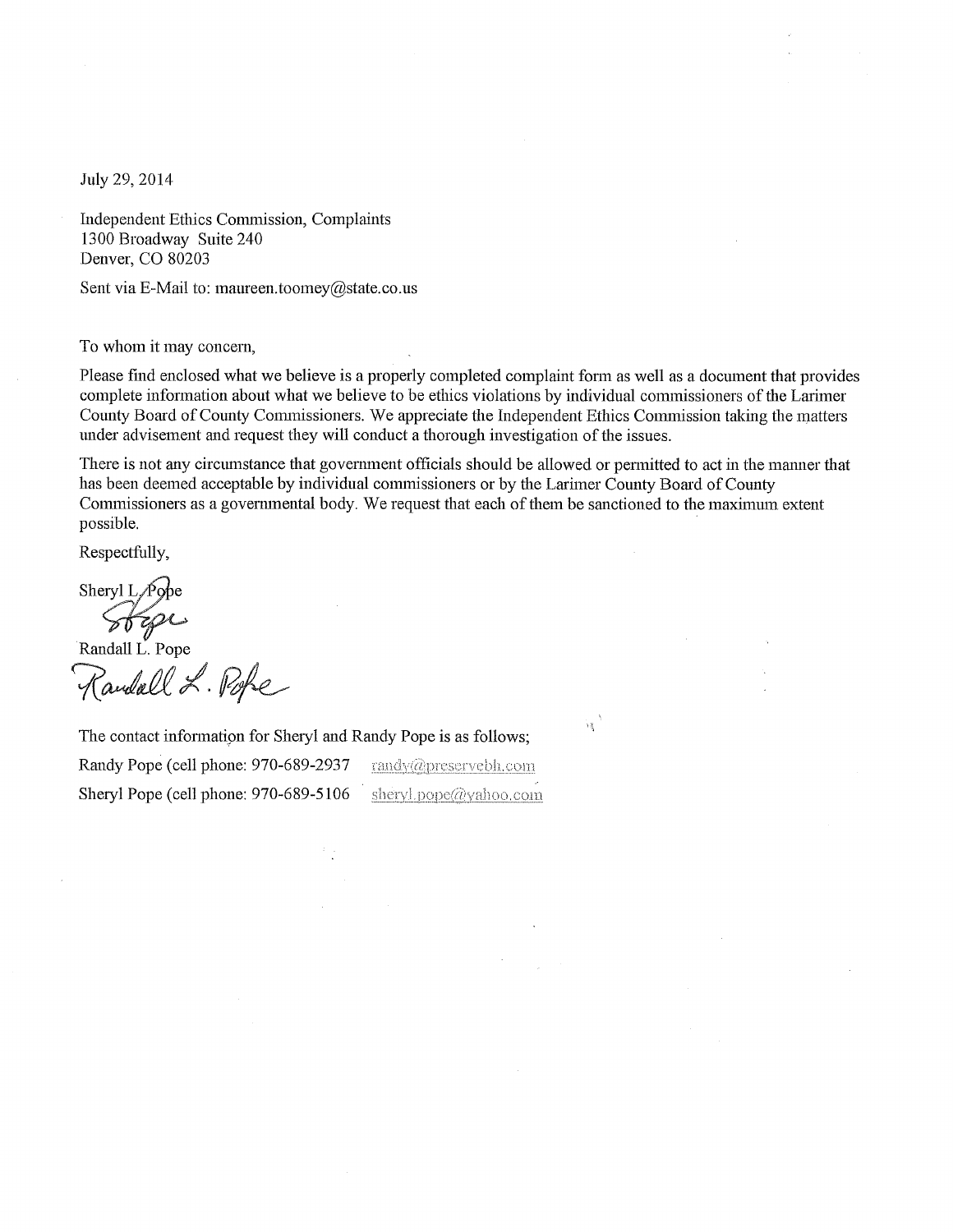**INDEPENDENT ETHICS COMMISSION - Formal Complaint Form** BEFORE THE INDEPENDENT ETHICS COMMISSION CASE NO. OF THE STATE OF COLORADO (IEC use only) COMPLAINT The Complainant(s) is (are):  $\hat{R}$ ANDALL  $\hat{\xi}$  SHERY L  $P$ OpE Address (Include Çity and Zip Code) Daytime Phone No. 3924 BINGHAM HILL ROAD RANDY: 970-689-2937 Ft. Couns, CO 80521  $Shexp(7970 - 689 - 5106$ randypopE53@gmail.com<br>Email: sheeyl.popE@yahoo.com The Respondent(s) is (are): CommissionER Skie Johnson (LARIMER County) CommissionER Tom Downelly (LARIMER County) CommissionER Lew GARTER (LARIMER County) **Address (Include City and Zip Code)** Daytime Phone No. 200 West OAK street  $970 - 498 - 7010$ **P.O. Box 1190** griter loco. Infinien.co.us Foret Collins, CO 80522 Email: phrsosw@co./meimer.co.us downelt@co./ARIMER.co.us The specific act or things complained of, with the facts to give a full understanding of the situation, is (are):  $d_{ocu}$  at the Attracted document beginning on page 2 under Sections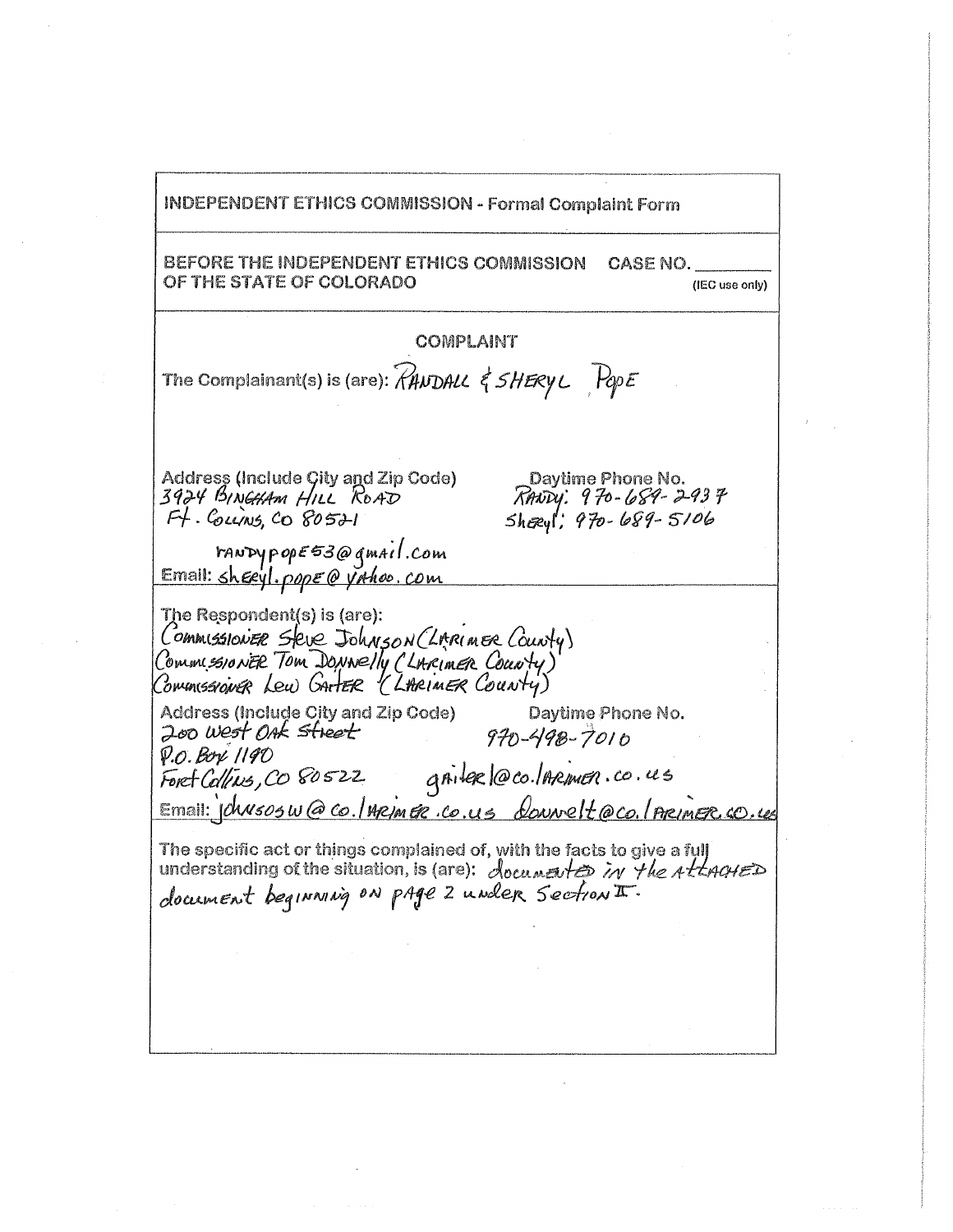The remedy to the matter I (we) would like is: A thorough investigation into the complituts with the proper.<br>remedies as determined by the IEC, including a press release jurisdictions deemed Appropriate. Additionally we would appreciate a response from the IEC outlining their finoings, including as much defail as possible About the reasoning for the deference ations. Respectfully, RANDALL. POPE "Rauchell L. Pope Sheryl L. PopE S 3924 BINGHAM HILL ROAD  $F4.$  Collins, CO  $80521$ 970-689-2937 RANDY's cell 970-689-5106 ShERyl's cell. I (We) hereby acknowledge that I (we) will cooperate in this Complaint and will appear at any hearing if the Complaint is set for héaring. andall L. Por Signature(s): Attorney (if applicable): Dated at  $H$  Couns , Colorado, this  $H$  day of  $July = 2014$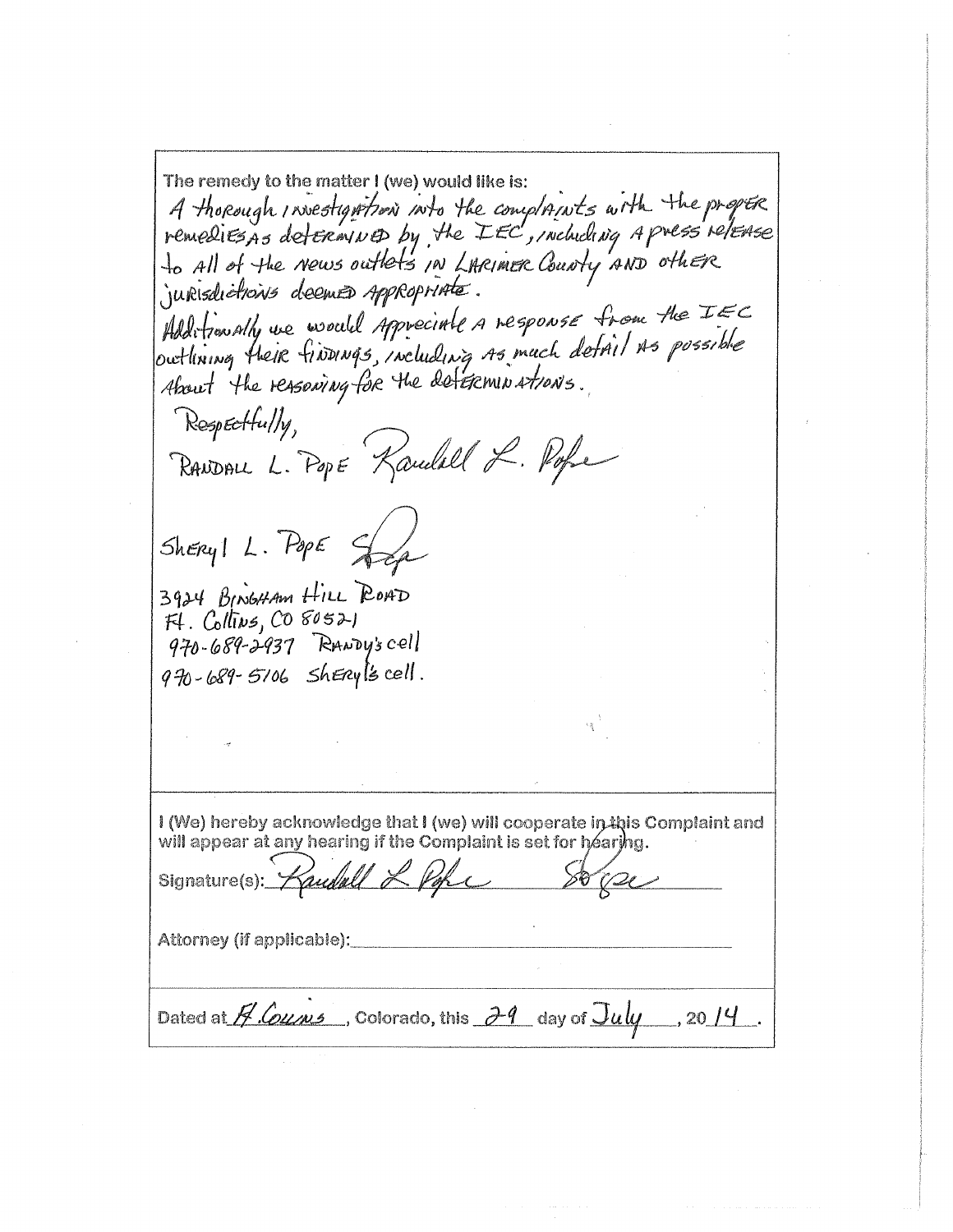# **SECTION I**

## **BACKGROUND:**

In June of 2009 Randy and Pope decided to commit to preserving and sharing their property with the community by requesting approval through the Larimer County Special Review process for a Community Hall and a Seasonal Camp. In January 2009 both of these uses had been added by the Larimer County Board of County Commissioners (BOCC) as allowed uses in the FA-Farming zoning district. Therefore, a change in zoning was not necessary. At that time the BOCC was comprised of Kathay Rennells, Steve Johnson and Tom Donnelly. In January of 2010 Lew Gaiter replaced Kathay Rennells on the board.

The Pope's original application was the first application to go through the Special Review process subsequent to the amendments to the Larimer County Land Use Code (Code). The information that follows documents all of the issues that the Popes have faced over the last 4+ years in an attempt to achieve their simple dream of sharing their property with the Northern Colorado community.

Their property is comprised of 10+ acres and is located in Larimer County at 3924 Bingham Hill Road. The property is the remainder of an original 19 acre parcel that was purchased by Randy's parents (Reid and Beverly) in 1964. Randy and Sheryl purchased 13 acres from Reid and Nelda Pope in 1994. At the time it was purchased it was an undeveloped parcel that was used to grow hay and pasture a small number of cattle. Randy and Sheryl constructed and moved into their home on the property in May of 1995 and commenced their nursery operation in April of 2000.

On May 10, 2010 the Popes received approval for the Seasonal Camp use and the Community Hall use. The seasonal camp is known as Camp Whatchamakeit and is a basketball camp for disadvantaged youth from around the country. The community use is operated as The Preserve at Bingham Hill which is in extreme demand for weddings and corporate gatherings.

In successive years beginning in August 2010, the uses have been subjected to multiple decisions by the BOCC, many of which seem to have been made arbitrarily and capriciously, and generally without much thought to the consequences. As a point of reference there have been 22 public hearings over the past 4+ years. There have been 12 hearings before the BOCC, two of which were a result of the neighbors appealing the processes set forth by the BOCC.

Commissioner Gaiter has been consistently in favor of approval of the uses but has not stood up to Commissioners Johnson and Donnelly when it comes to some ethical issues that will be outlined later in this document. Commissioner Johnson and Donnelly have "flipped and flopped back and forth" in their decision making, the Popes believe as a result of the aforementioned questionable ethics.

Everything started to come apart on December 13, 2010 when Johnson and Donnelly voted (2:1) to revoke the Community Hall use which had just been approved 7 months earlier by a (2:1) vote by Donnelly and Gaiter. As you continue reading, all three commissioners have had questionable legal and ethical involvement in the decision making processes.

The revocation represents the first time in the history of Larimer County that an approved use has ever been revoked, even though there have been far more substantial issues, both in number and severity, with other Special Reviews that have been allowed to continue to operate despite repeated warnings. The Mishawaka Resort, Columbine Lodge, McBlair Ranch, W.O.L.F. and Shaffer's Drake Campground come to mind.

The revocation occurred without warning after the Pope's had already spent \$475,000 to build the facilities. The use was revoked before the business even had a chance to fully implement its business plan and to use the facilities. As a result of the revocation the Popes were forced to refund \$47,000 of deposits and forego all of the revenue from the events that they had already booked for 2011.

After multiple attempts, the Community Hall use was reinstated on a very limited basis in late 2012. The severe restrictions on the use have resulted in the Popes being forced to literally turn away tens of thousands of dollars of business each month, resulting in financial ruin and the bank foreclosing on their property. Not only do the Popes face the loss of the real estate that has been in the Pope family for 50 years but also will lose all of their income which is derived from Bingham Hill Farms LLC (the tree nursery), The Preserve at Bingham Hill LLC, and Camp Whatchamakeit LLC being operated on the property, they also own and operate Bingham Hill Farms LLC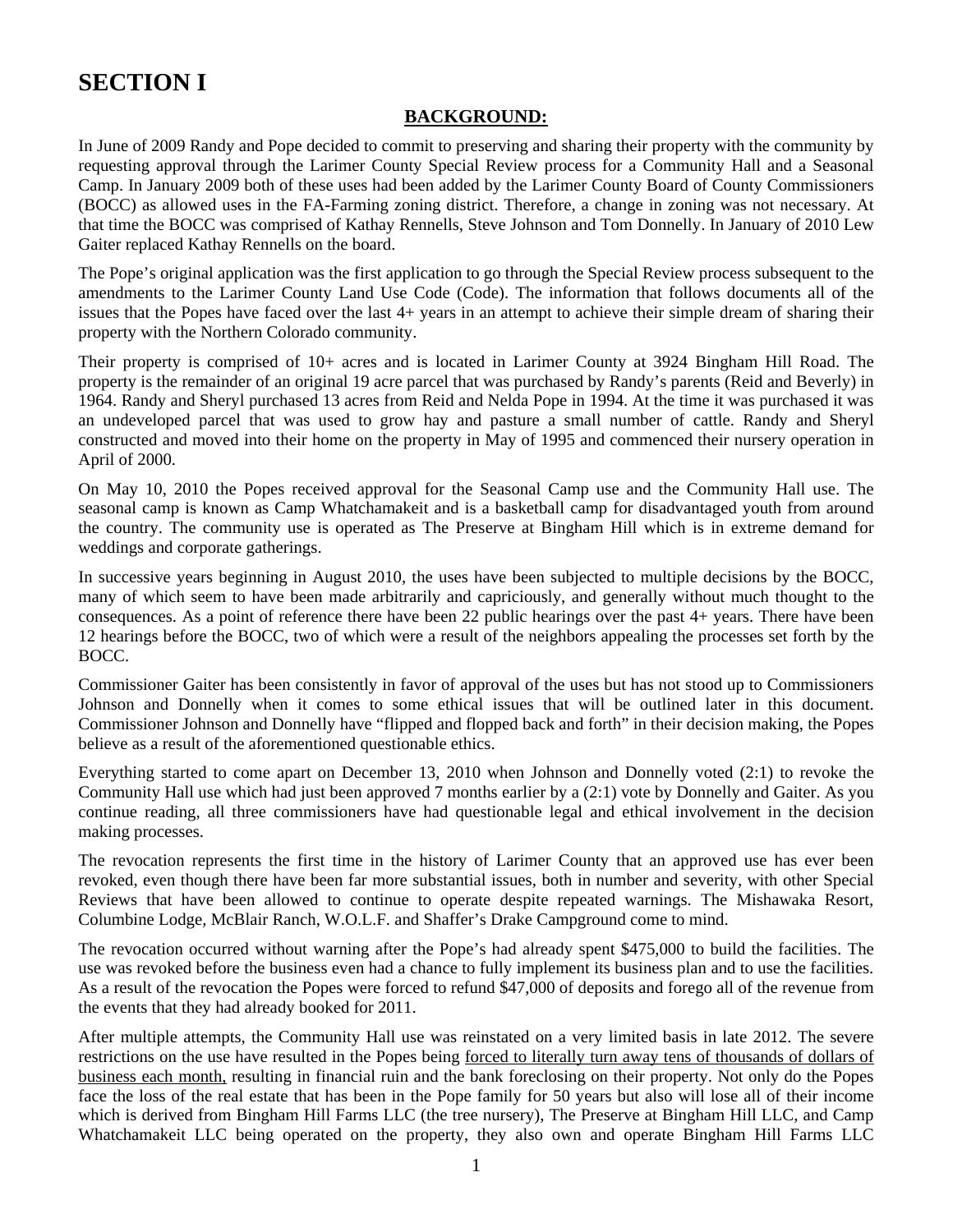[\(www.binghamhillfarms.com\)](http://www.binghamhillfarms.com/), a tree nursery that commenced operation in 2000 and operate Camp Whatchamakeit LLC ([www.campwhatchamakeit.com](http://www.campwhatchamakeit.com/)), their basketball camp for disadvantaged youth.

The Popes and many others, including numerous county employees that are knowledgeable of the issues, believe that Commissioner Donnelly and Commissioner Johnson are not applying the Land Use Code as it was intended. As a result, the decisions that have been made by the BOCC are random, arbitrary and capricious, and generally lack merit.

At various points in time the ethics and values of all three commissioners have come into question, but none more so than Commissioners Johnson and Donnelly. Johnson has admitted to taking a gift (from neighbors opposing the use) at the outset of the initial approval process and to having a very personal relationship with one of the neighbors that he never publically disclosed. Donnelly and Pope had several conversations that are extremely unethical for any elected official. The Popes and others who have been intimately involved in the entire process believe that decisions by Johnson and Donnelly have generally been made for personal and spiteful reasons as retribution for Randy asking them to be accountable for their questionable ethics.

However, there is very little recourse available to the public in Larimer County. Arguably, the most powerful person in the world, the President of the United States, has a set of checks and balances to moderate his power; The House of Representatives, The Senate, the Judicial Branch and the voting public every 4 years. The Governor of every state has a set of similar checks and balances. In Larimer County, there is no higher authority than the Board of County Commissioners. There is no entity to appeal a decision to except the voting public every 4 years. The courts are not even really an option because in counties in Colorado the "statute of limitations" expires 28 days after the BOCC makes a decision that anyone believes is arbitrary and capricious. The entire Rule 106 appeal process is effective in its design to keep the County out of the court system.

As a result of all of the issues the Popes have encountered regarding the way the BOCC as a body and the individual Commissioners have handled their business, numerous legal, ethical and moral issues have come into question. The fundamental question is this kind of corruption and decision making that residents of Larimer County expect from their Board of County Commissioners?

# **SECTION II**

# **INDIVIDUAL COMMISSIONER ACTIONS**

### **The following information includes some of the more egregious personal actions by the individual Commissioners during the processes and hearings;**

**a)** In February 2010 Commissioner Donnelly informed Ric Hattman, and Randy and Sheryl Pope (in a meeting in the Commissioner's conference room) "that Commissioner Johnson took a "bunch of steaks" (\*\*) from John Schmid and Joan Welch", two of the opposing neighbors while the original application was in the process. [\*\*The Popes later heard that the gift was a <sup>1/2</sup> of beef] The day after the meeting with Donnelly R. Pope informed Frank Lancaster, who was then the County Manager, of Donnelly's remarks. The Popes believe that with Johnson taking steaks/beef from the opposing neighbors, his (Johnson's) decision making and subsequent comments were clearly compromised by the gift.

1. Under direct questioning from Mr. Pope in Johnson's office in July 2012 Johnson admitted to taking the steaks/beef "but didn't see a problem with it". *The Popes and others believe this to be a bribe, resulting in an ethics violation by Commissioner Johnson that needs to be investigated by the Independent Ethics Committee as a violation of the Colorado Constitution in Article XXIX Section 3 which specifically defines the "Gift Ban". Additionally, the Popes believe that Commissioners Donnelly and Gaiter acted unethically as described in Section of Article XXIX and need to be held responsible for not reporting Commissioner Johnson.* **For details see #10 page 9** *and* **#18 page 10** *and* **#59 pages 19-20**

**b)** *Commissioner Johnson did not ever publically recognize a conflict of interest* regarding his relationship with Liz Whitney and David Twedt, a married couple who are neighbors of the Popes and oppose the use. Under questioning from Randy [in July 2012] Johnson admitted to having a long-standing professional relationship, but also informed him that he had a long standing personal and family friendship with Whitney and Twedt. *The Popes believe this is an ethics violation under Section 1 of Article XXIX.* **For details see #59 pages 19-20.**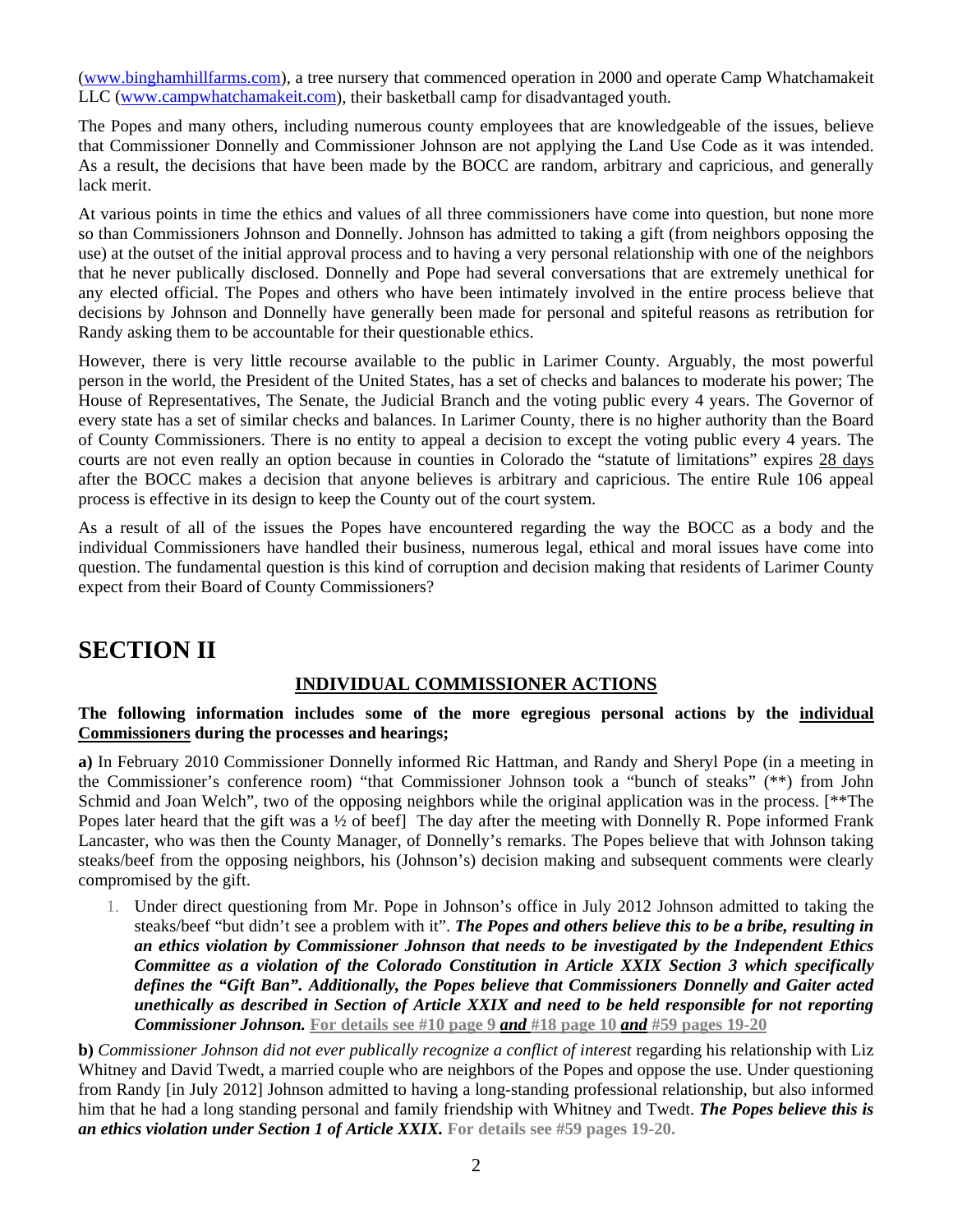**c)** Commissioner Donnelly stating to Randy (with Steve Miller, the County Assessor in attendance) that he (Donnelly) is a "vindictive person" and the "type that holds a grudge" and that "once you have had your nose bloodied enough you will also become vindictive." His actions later proved that he is very vindictive. *The Popes believe this is an ethics violation under Section 1 of Article XXIX.* **For details see #42 page 14.**

**d)** In a meeting attended by Frank Lancaster, the former County Manager, Commissioner Gaiter encouraged the Pope's to hold an "unauthorized event" telling Randy "that the 'official unofficial word' was to just have the event and move on." The "unauthorized event" turned out to be one of the two "major" issues that were cited for the revocation. He has somewhat admitted publically and strongly admitted privately that this was a serious error on his part. **For details see #20-23 pages 11-12 and #44 (g)2 page 16**

**e)** Linda Hoffman, who at the time was the Director of Planning and Building Services (now is the County Manager), gave incomplete and incorrect information to the BOCC during the revocation hearing. Within two days of the hearing she admitted that the information was incorrect, yet the BOCC refused to re-open the hearing. *The Popes believe that by refusing to re-open the hearing, the Commissioners violated Section I (a) (b) (c) and (e) of Section of Article XXIX of the state of Colorado Constitution.* 

**f)** Commissioner Gaiter "begging [actually using the term] Randy and I not to sue the County "because you have enough information to completely blow up the Board of County Commissioners".

**g)** Improper participation in the hearings by Commissioner Donnelly. Donnelly recuesed himself in the December 3, 2012 hearing and then participated and voted in the [very next] October 14, 2013 hearing on the very same subject (without any change in the circumstances for which he originally recuesed himself). *The Popes believe this is an ethics violation under Section 1 of Article XXIX.* For details see #75 page 22-23.

**h)** Commissioner *Donnelly engaged in several other conversations that bring to light several ethical, moral and legal questions. The ethics and moral issues need to be investigated as a violation of Section 1 of Article XXIX.* **For details see #17 (c) page 10 and #47 page 17**

## **Specific details of the all of the above issues can be found in SECTION VI**

# **SECTION III**

# **BOCC ACTIONS**

### **The following actions by the Board of County Commissioners during the processes and hearings have, included;**

 **a)** Discriminatory, arbitrary and capricious decision making;

**b)** Violations of the Sunshine Law by all of the commissioners;

**c)** Ex parte communication;

**d)** A lack of due process when Commissioner Johnson (as Chairman) denied the request [during the revocation hearing] to allow me to see a very important document that was presented in the hearing by the opposition;

**e)** Ignoring the results of the Larimer County Health Department Sound Study that was required by the BOCC. Additionally, ignoring the results of the Sound Study the Planning Department required to be performed by an independent sound consultant;

**f)** Requiring the Popes to be held to a completely different standard than the rest of the County residents regarding the Larimer County Noise Ordinance;

**g)** During the revocation hearing**,** ignoring the advice of Jeannine Haag, Larimer County Assistant Attorney "to handle the issues in some way besides a legal action because our legal budget is already stretched to the limit;"

**h)** Rendering a decision [resulting in the revocation] outside of their statutory authority regarding the lack of a Poudre Fire Authority (PFA) Certificate of Occupancy. The summons issued by PFA for the lack of the Certificate of Occupancy had already been heard and been dismissed by the Larimer County Court system when the BOCC decided to revoke the Special Use.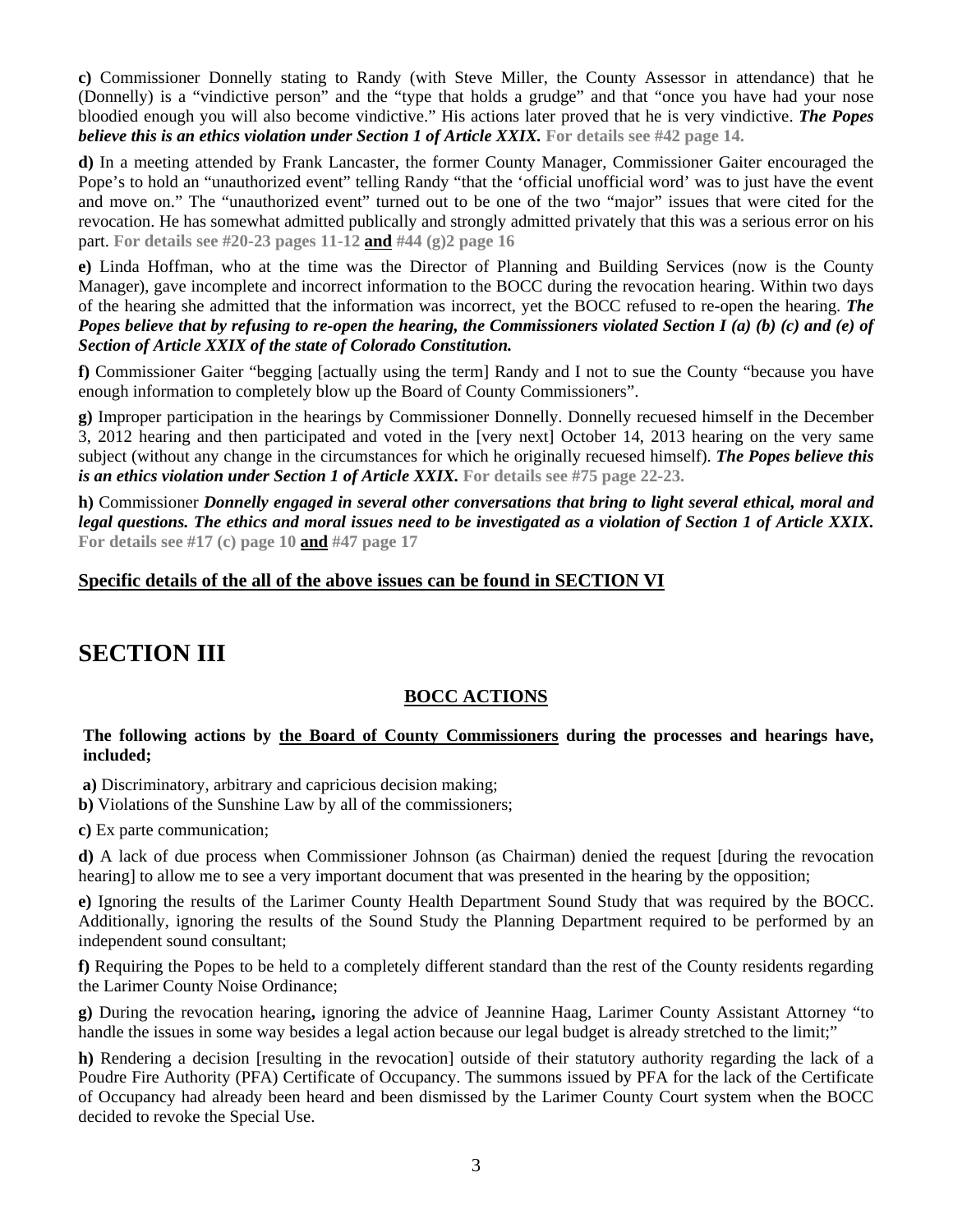**i)** On August 19, 2013 the BOCC unanimously approved The Boutique Events Center, a completely similar venue located within .8 miles of the Pope's property. The approval was for 48 events with virtually no Conditions that restrict the use. On October 14, 2013 the Popes requested the BOCC to treat them fairly and equitably by allowing them to have 48 events with Conditions similar to the Boutique Events Center. Not only did the BOCC deny the Pope's request but Commissioner Johnson is on record as stating that "the hearings do not have to be fair and equitable."

**j)** Amended the language in the Land Use Code (several times) to fit the decisions that had been made by the County Attorney and BOCC during the hearings;

### **Specific details of the all of the above issues can be found in SECTION VI**

# **SECTION IV**

### **SUMMARY OF BOCC HEARINGS**

In successive years beginning in October 2009, the uses have been subjected to multiple decisions by the BOCC, many of which seem to have been made arbitrarily and capriciously, and generally without much thought to the consequences. As a point of reference there have been 22 public hearings over the past 4+ years. There have been 12 hearings before the BOCC, of which two were neighbors appealing the process. As illustrated below, Commissioner Gaiter has been consistently in favor of approval of the uses, while Commissioner Johnson and Donnelly have "flipped and flopped back and forth". The dates and results of the BOCC hearings (and the corresponding recommendations by the Planning and Zoning Commission) have resulted in a complete lack of consistency.

- **BOCC Hearing October 12, 2009** In July of 2009 the Popes submitted an application to appeal the restriction to allow only single family residential use for their property. The BOCC **approved (3:0)** the Pope's appeal to remove the restriction that allowed only single family use on Tract 2 of the Pope MRD.
- **October 19, 2009**, with guidance from the Larimer County Planning Department, an application was submitted requesting approval of two separate uses, an Event Center and a Seasonal Camp.
- **BOCC Hearing February 1, 2010.** The **Planning Department recommended approval** of the Event Center and Seasonal Camp. The **Planning and Zoning Commission recommended denial (6:2)** of the uses. The **BOCC** voted to deny  $(2:1)$  the uses.
- **BOCC Hearing May 10, 2010.** The **Planning Department recommended approval** of the Event Center and Seasonal Camp. The **Planning and Zoning Commission recommended denial (6:2)** of the uses. The **BOCC voted to approve (2:1)** the uses for 60 events, approving it in spite of the objections of 5 couples, some of which are located 3/8 of a mile from the Pope property.
- **BOCC "Show Cause Hearing I" August 9, 2010.** The **BOCC voted to approve (3:0)** the motion that there were not any issues to resolve.
- **BOCC "Show Cause Hearing II" December 13, 2010. [REVOCATION HEARING]** At the conclusion of the hearing, without warning and against the advice of the then current Director of Planning (Linda Hoffman) and of the Assistant County Attorney (Jeannine Haag), the **BOCC voted (2:1) to revoke the use** without giving reasons during the hearing.

During the "revocation hearing";

(a) Director Hoffman stated incorrect facts regarding the dates of the Certificates of Occupancy;

 (b) Ken Ecton, a member of the opposition was allowed to present "written material" directly to the BOCC during the hearing. Sheryl Pope requested during the hearing to have the documents made public, Commissioner Johnson refused, stating "Commissioners have the right to keep documents presented to them from becoming public information."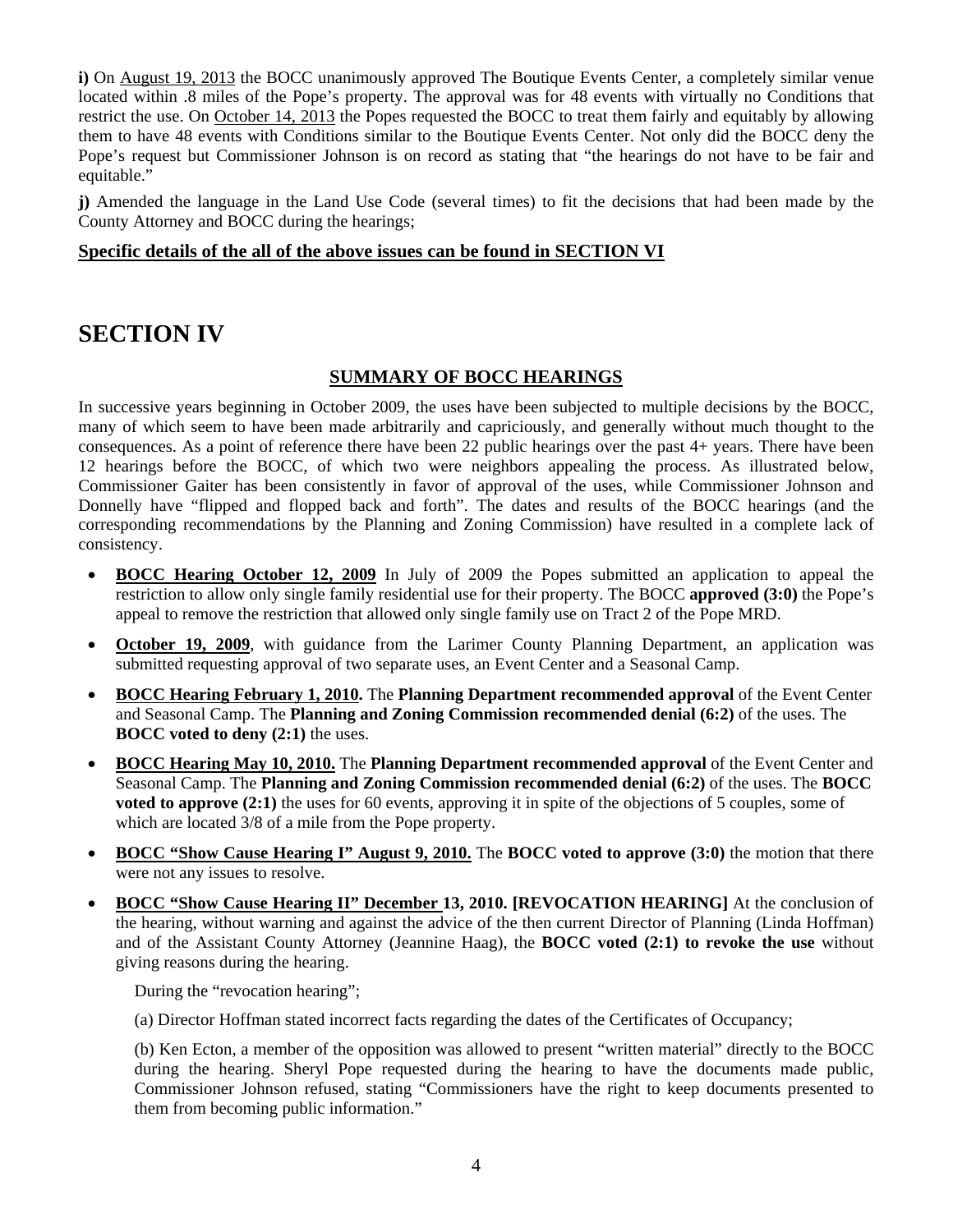(c) It turns out the "Ecton written material" contained several errors, one of which Commissioner Donnelly addressed in the only comment he made during the entire hearing. It is a fact that the Findings and Resolutions for this hearing specifically address these documents in **"Exhibit D #8"** If, as is stated in the Findings and Resolutions, "these documents were not found to be persuasive to the Board in reaching its decision" why was the point even brought up?

The revocation, which is a first in the history of the county, occurred on December 13, 2010 without warning after the Pope's had already spent \$475,000 to build the facilities that had been approved just 7 months earlier in May of 2010. The use was revoked before the business even had a chance to fully implement its business plan and to use the facilities. As a result of the revocation the Popes were forced to refund all of the deposits and forego all of the revenue from the events that they had already booked for 2011. Since that time they have experienced extreme financial hardship, including bankruptcy, the property going into foreclosure in early 2011 (and now again in April of 2014).

- **BOCC Hearing November 11, 2011.** Subsequent to the revocation, at the urging of the then Director of Planning (Linda Hoffman), an application for re-approval was submitted in July 2011. Planning Director Hoffman decided to personally represent the application throughout the process. She determined it was a good idea to incorporate into the Staff's report, a Condition of Approval for every one of the neighbor's concerns, whether they had merit or not. Her reasoning was "that it would show that the County was being responsive to the neighbor's concerns" even though she agreed that virtually all of them were contrived. This was in spite of the fact that R. Pope suggested it would be more effective to incorporate her ideas for specific conditions into the business plan, demonstrating that they were attempting to be responsive to the issues. The **Planning Department recommended approval** of the application. The **Planning and Zoning Commission recommended denial (4:4)** of the application. The **BOCC** voted to deny (2:1) with several of the members suggesting "there were too many Conditions of Approval".
- **BOCC Hearing December 3, 2012.** As suggested by Commissioner Johnson an application was submitted. The **Planning Department recommended approval** of the application. The **Planning and Zoning Commission recommended approval (6:3)** of the application allowing 48 events with very minimal Conditions. It took the BOCC 3 hearings to determine the Conditions of Approval that they would apply to the use. The **BOCC finally voted (2:0) [Donnelly recuesed himself] to approve** the use on a very restrictive basis. Examples of the Conditions of Approval are as follows;
- *NOTE: In a meeting on June 11, 2012 Randy Pope told Commissioner Johnson that he and others were aware of his aforementioned interactions and transgressions with the Pope's neighbors. Towards the end of the meeting, he (Johnson) "encouraged Pope to make another application because he was quite certain that he could find something compatible." [It is not just "irony" that all of a sudden caused Johnson to decide that he could probably find something that would be "compatible" with the area]*

 a) Only 22 events of which only 6 could be outdoors. An example of an "outdoor event" would be a wedding where the outdoor ceremony may last 30 minutes while the reception lasts another 4 hours but must be held indoors, no matter the circumstances. Additionally, all doors and windows had to remain closed during an event

b) Any outdoor event could not last more that 2 hours.

 c) The Findings and Resolutions for this application contained other very restrictive Conditions and contradictory language that when brought to their (BOCC) attention, by their own admission, was not practical or even attainable.

The Conditions were added without any thought to the consequences, thereby making the business ineffective and unsustainable.

**BOCC Hearing October 13, 2013.** The Popes were advised by the Planning Department to submit an Amended Special Review application in order to get the contradicting language changed from the Findings and Resolutions that resulted from the 2012 re-approval. The application requested 48 events with very minimal Conditions, thereby allowing The Preserve at Bingham Hill to operate on a somewhat level playing field similar to how all of the other Event Centers in Larimer County are allowed to operate. The **Planning Department recommended approval** of the application. The **Planning and Zoning Commission recommended approval (5:2)** of the application. The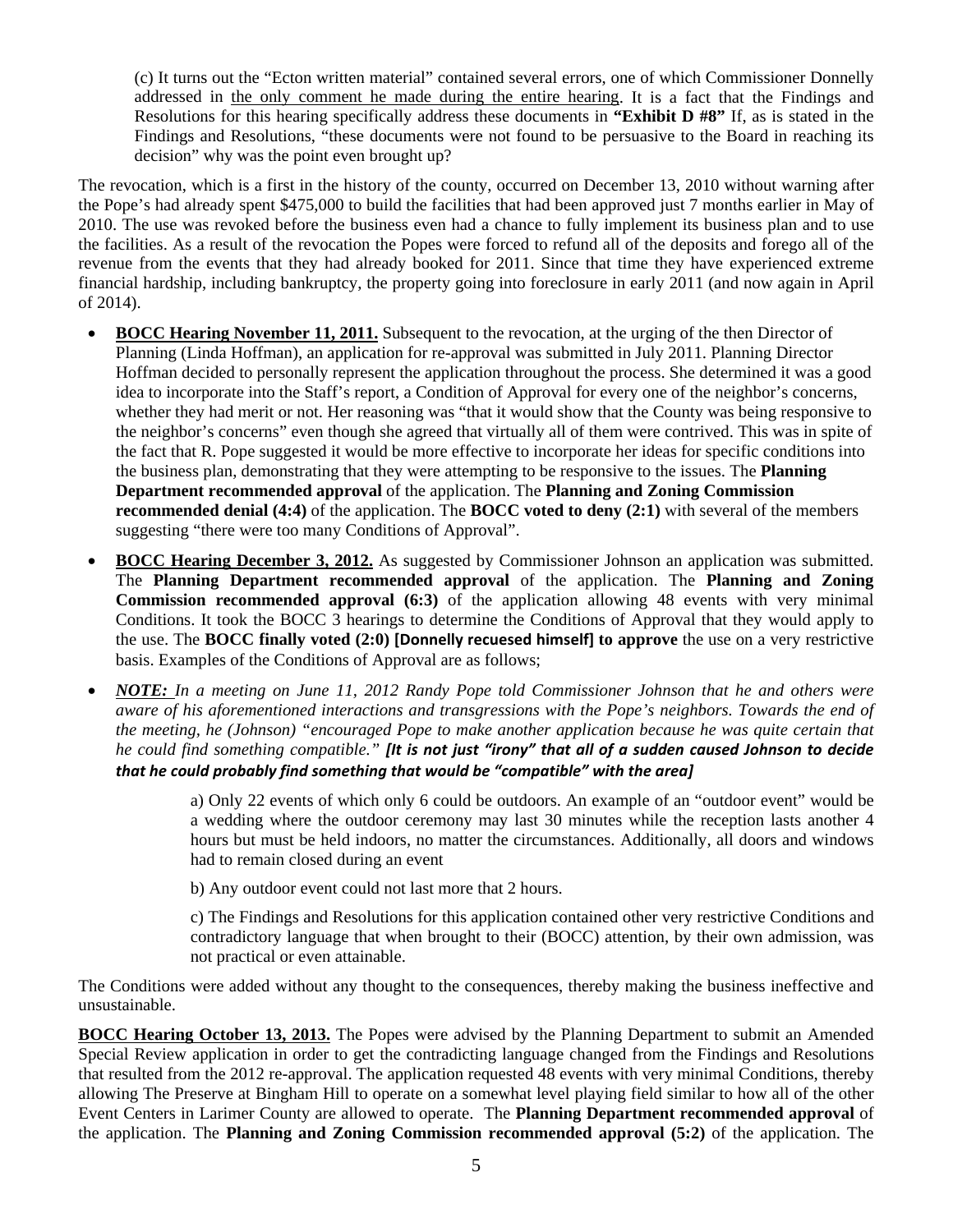**BOCC voted (3:0) to approve in part** (22 severely restricted events, (with only 9 outdoors) and **voted to deny in part** (the 48 requested events) the application. **Donnelly participated and voted in the hearing even though he** had recuesed in the previous hearing dealing with the exact same issues. There was absolutely no change in the **circumstances that led to his decision to recues himself in the previous hearing.**

During the hearing Sheryl Pope asked for her family to be treated fairly and equitably by the BOCC. At the conclusion of the hearing Commissioner Johnson stated on the record that the BOCC does not have to treat applicants fairly or equitably, we only have to determine whether the use is in harmony and compatible with the area.

# **SECTION V**

# **HARMONY AND COMPATIBILITY**

There are 547 printed pages incorporated into Part II of the Larimer County Land Use Code. It is very disturbing that every one of the Pope's applications that have been submitted and for every public hearing, the Larimer County Planning Department is on record as stating that "all of the County's Standards in the Land Use Code ("Code") have been met pertaining to an Event Center as defined in the Code." However, all of the decisions that have been made are based solely based upon two very ambiguous words in the Code; "compatibility" and "harmony". Widespread belief is that it was not the intention of the Code, nor should it be legal to allow 3 individuals to make totally subjective decisions on "harmony" and "compatibility" when all of the requirements of the Code have been met.

The reason given time and again by the BOCC for the lack of "compatibility and harmony" is because of the "noise" issues. However, there is no documentation by any authority that supports the "noise concern"! During the processes the Popes were required to pay for an independent sound study. The study stated that any noise would be mitigated by taking certain steps, all of which the Popes installed and performed. Subsequently, the P and Z Board and the BOCC took a field trip to the property to hear for themselves. The sound generated by the music was, once again, well within the limits of the Larimer County Noise Ordinance. Later, the BOCC requested the County Health Department to monitor an event. They did and documented that the "noise" was well within the Larimer County Noise Ordinance limits and that noise was not an issue. The Sheriff's Department has document in numerous reports that "noise" is not an issue.

There is not one documented report by any authority that substantiates "noise" is an issue! In fact, all of them state that noise is not an issue. Yet, The Preserve at Bingham Hill is being held to a higher standard than any other business in Larimer County.

It is very apparent to everyone that has attended any of the meetings that 5 neighbors in the immediate area have affected the decisions of the BOCC. The decisions have been made in spite of the fact that the Popes have had up to 75 people at any one meeting that are in support of The Preserve at Bingham Hill. It is a mystery to everyone as t how the Boutique Events Center was unanimously approved in August of 2013 by the BOCC for 48 events despite objections from the surrounding neighbors. It is located only .8 miles from The Preserve at Bingham Hill. Somehow it was deemed to be "compatible and in harmony" in an area that is much more residential and there are many more homes affected by this approval. The Boutique Event Center was approved two months prior to the time the Pope's requested and were denied the opportunity to have their restrictive conditions relaxed and to increase their number of events to 48.

There is no other venue in Colorado that has similar restrictions regarding how, when, and if they can operate. This includes the Tapestry House, an events center located just .8 miles northeast of the Pope property, the Flower's House which is located 1 mile northwest of the Popes, the Tamasag Conference Center located .8 miles northwest of the Pope property, The Primrose Studio events center located .5 miles south of the Pope property, or the aforementioned Boutique Events Center, which will be located .8 miles north of the Pope property. **NOTE: See**

**Page 7 for a comparison between the areas event centers.**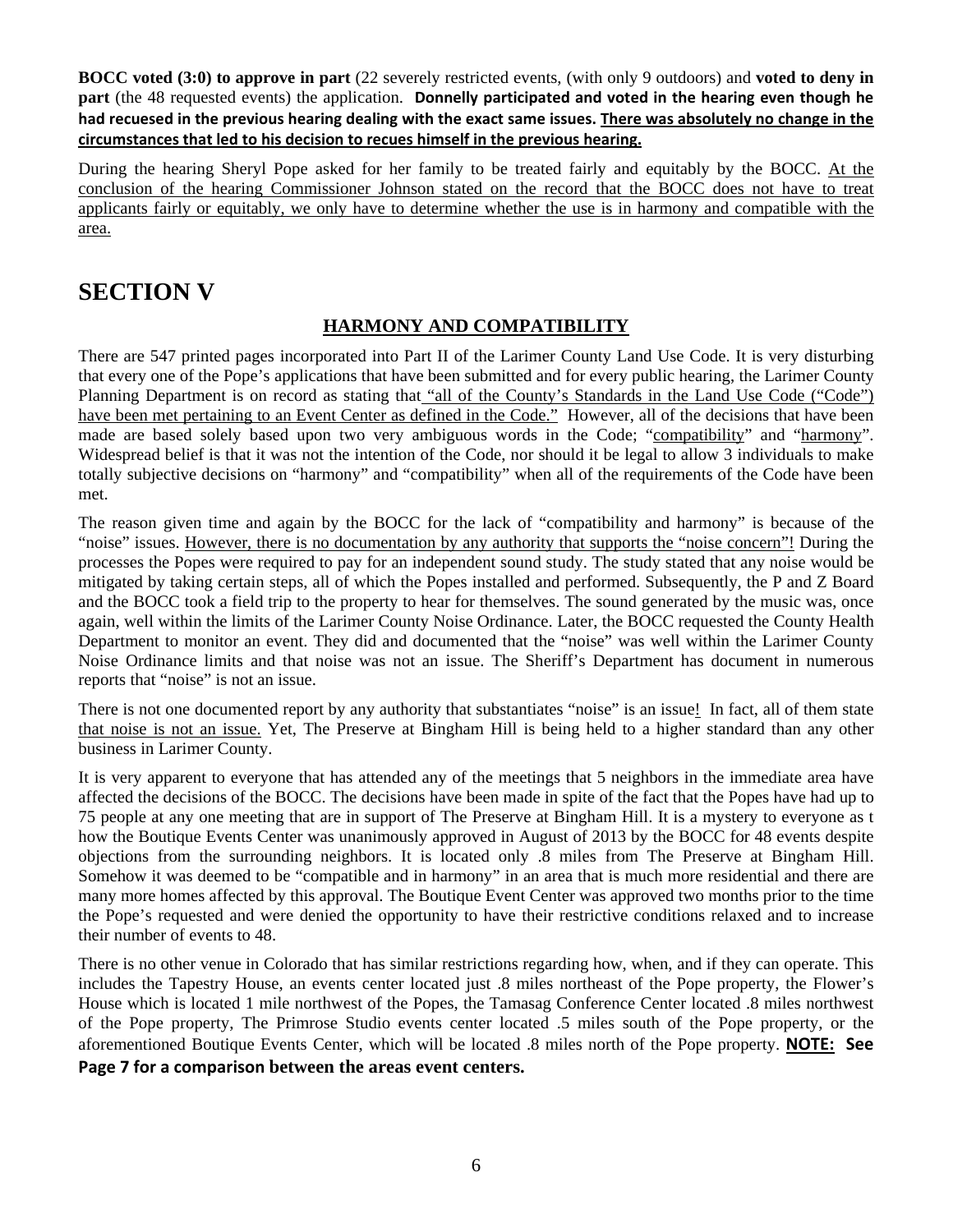#### **Comparison of Allowed Operating Conditions for Area Event Centers**

| The following Event Centers are all located within .8 miles of<br>each other (year of inception) | <b>Preserve at Bingham Hill</b><br>(2013)  | <b>Boutique Event Center</b><br>(2013) | <b>Tapestry House</b><br>(2000)                                                                                              | <b>Flowers House</b><br>(non-conforming legal use) | **Tamasag and<br><b>***Primrose Studio</b> |
|--------------------------------------------------------------------------------------------------|--------------------------------------------|----------------------------------------|------------------------------------------------------------------------------------------------------------------------------|----------------------------------------------------|--------------------------------------------|
| Number of Homes affected by noise in 500' radius                                                 | $\overline{2}$                             | 21                                     | 9                                                                                                                            | <b>Unknown</b>                                     |                                            |
| Number of Homes affected by noise in 1,000' radius                                               | 5                                          | 48                                     | 85                                                                                                                           | <b>Unknown</b>                                     |                                            |
| Number of Homes affected by noise in 1/4 mile radius                                             | $\overline{7}$                             | 71                                     | 144                                                                                                                          | <b>Unknown</b>                                     |                                            |
| Allowed number of events in a year                                                               | 22<br>(Only 9 outdoors)                    | 48<br>(No outdoor limit)               | <b>Unlimited</b><br>(No outdoor limit)                                                                                       | <b>Unlimited</b><br>(No outdoor limit)             | <b>Unlimited</b>                           |
| Required to hire off-duty Sherrif's deputy for all events                                        | YES                                        | <b>NO</b>                              | <b>NO</b>                                                                                                                    | <b>NO</b>                                          | <b>NO</b>                                  |
| Notify neighbors of date of each event                                                           | <b>YES</b>                                 | <b>NO</b>                              | <b>NO</b>                                                                                                                    | <b>NO</b>                                          | <b>NO</b>                                  |
| Required placement of outdoor speakers                                                           | <b>YES</b><br>*** (Required of Deputy)     | <b>NO</b>                              | <b>NO</b>                                                                                                                    | <b>NO</b>                                          | <b>NO</b>                                  |
| Required decibel reading from speakers (Every Hour)                                              | <b>YES</b><br>*** (Required of Deputy)     | <b>NO</b>                              | <b>NO</b>                                                                                                                    | <b>NO</b>                                          | <b>NO</b>                                  |
| Limited of number of guests and personnel on site<br>limited by the number of parking spaces +++ | 170 total $++$<br>*** (Required of Deputy) | 109 total $++$                         | Advertises for 225 guests<br>Has been in violation of Condtions of Approval since approval in 2000<br>since approval in 2000 | <b>NO IMPOSED LIMIT</b>                            | Unknown/35                                 |
| Required use of specific areas for an event                                                      | <b>YES</b><br>*** (Required of Deputy)     | <b>NO</b>                              | <b>NO</b>                                                                                                                    | <b>NO</b>                                          | <b>NO</b>                                  |
| Required finish time of outdoor events (7:00 PM)                                                 | <b>YES</b><br>*** (Required of Deputy)     | <b>NO</b>                              | <b>NO</b>                                                                                                                    | <b>NO</b>                                          | <b>NO</b>                                  |
| Count cars in parking ILot                                                                       | <b>YES</b><br>*** (Required of Deputy)     | <b>NO</b>                              | <b>NO</b>                                                                                                                    | <b>NO</b>                                          | <b>NO</b>                                  |
| Required Sheriff's report to County Planning Dept.                                               | YES<br>*** (Required of Deputy)            | <b>NO</b>                              | <b>NO</b>                                                                                                                    | <b>NO</b>                                          | <b>NO</b>                                  |
| All dance music required indoors                                                                 | YES<br>*** (Required of Deputy)            | <b>NO</b>                              | <b>NO</b>                                                                                                                    | <b>NO</b>                                          | <b>NO</b>                                  |
| All food and beverage service must occur indoors                                                 | YES<br>*** (Required of Deputy)            | <b>NO</b>                              | <b>NO</b>                                                                                                                    | <b>NO</b>                                          | <b>NO</b>                                  |
| All outdoor sound limited to 2 hours                                                             | YES<br>*** (Required of Deputy)            | <b>NO</b>                              | <b>NO</b>                                                                                                                    | <b>NO</b>                                          | <b>NO</b>                                  |
| Hours of operation from 9AM to 10PM                                                              | YES<br>*** (Required of Deputy)            | <b>YES</b>                             | <b>NO</b>                                                                                                                    | <b>NO</b>                                          | <b>NO</b>                                  |
| Required installation of a 6' tall privacy fence                                                 | <b>YES</b>                                 | <b>NO</b>                              | <b>NO</b>                                                                                                                    | <b>NO</b>                                          | <b>NO</b>                                  |
| Number of allowed parking spaces                                                                 | 65 spaces                                  | 49 spaces                              | 52 spaces                                                                                                                    | <b>NONE (Guests must park</b><br>along CR 52E)     | Unknown/Unknown                            |
| Number of guests per parking space                                                               | 2.62                                       | 2.22                                   | 4.33                                                                                                                         | <b>NO PARKING AVAILABLE</b>                        | Unknown/Unknown                            |

**\*\*\* BOCC requires off duty Sheriff's Deputy be hired by The Preserve to monitor the tasks indicated**

**\*\* Tamasag is owned by Colorado State University**

**\*\*\* Primrose Studio is owned by City of Fort Collins**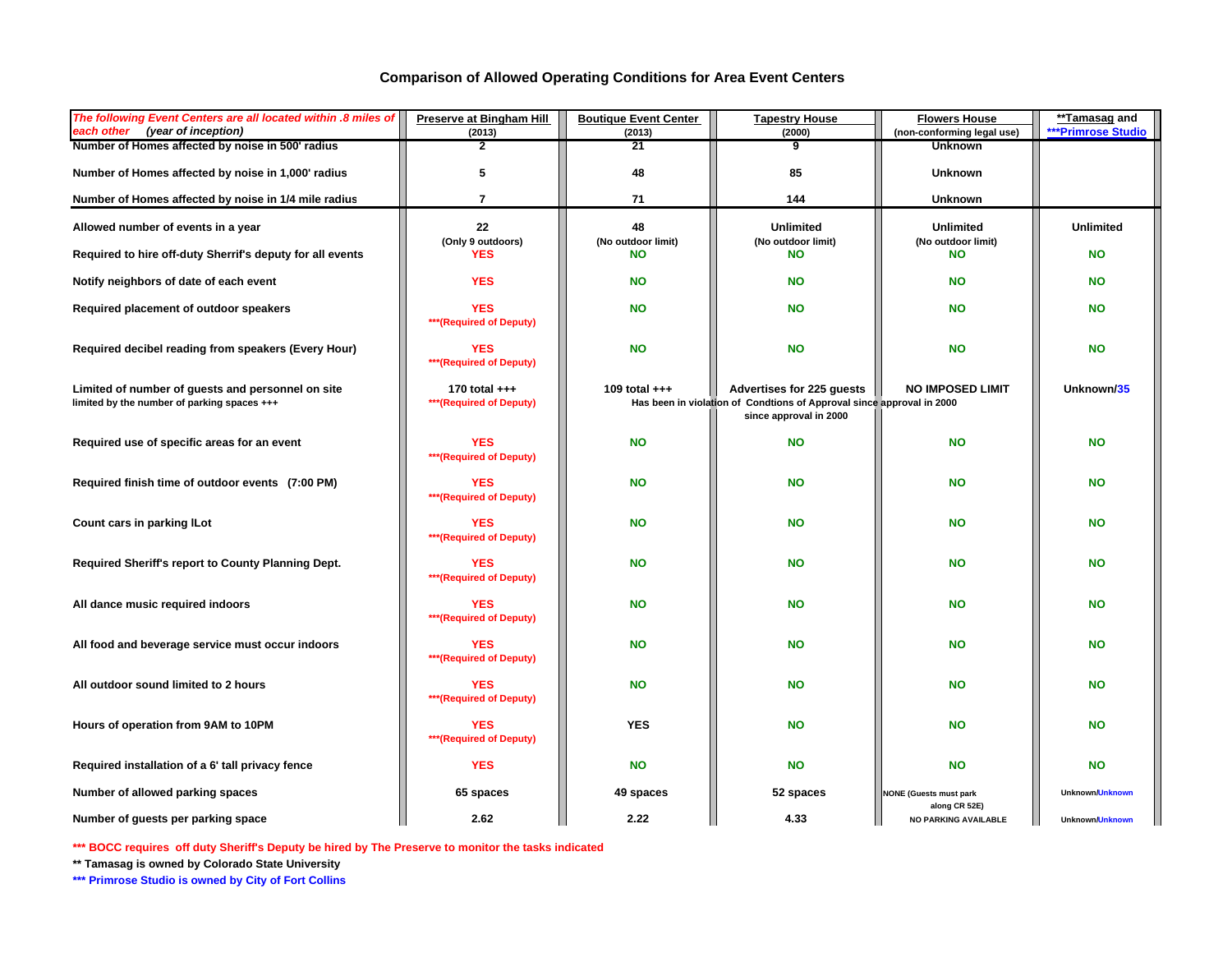# **SECTION VI**

## **SPECIFIC DETAILS SINCE COMMENCEMENT OF THE PROJECT**

All of the statements that follow are supported with either printed documentation, actual video footage from public hearings or with audio recordings) The text that is highlighted in gray represent public hearings as a result of the various applications.

**#1) November 3, 1994...**The Pope MRD was approved creating two lots.

**#2) January 16, 1996…**An application appealing a restriction to allow further subdivision of the Pope MRD was approved.

**#3) July 11, 1996…**Tract 2 of the Pope MRD was amended creating 1 additional lot.

## **2009**

**#4) January 2009…**The BOCC amended the Larimer County Land Use Code to allow Event Centers and Seasonal Camps in the FA-Farming zoning district.

**#5) July 28, 2009…**An application appealing the restriction to allow only single family residential use on Tract 2 of the Pope MRD was submitted to the Planning Department. This application was approved by the Board of County Commissioners, resulting in the removal of the Plat Note, on October 12, 2009.

**#6) October 19, 2009…**An application was submitted to the Planning Department requesting approval for an Event Center and Seasonal Camp at 3924 Bingham Hill Road

a) The Larimer County Planning Department stated that the Land Use Code would allow 335 events.

b) The application that was submitted requested 130 events with a maximum of 200 guests per event.

c) The Planning Services team and the Planning Department fully supported this application based on their determination that the application meets all of the standards of the Land Use Code.

**#7) November 17, 2009…**The application was heard by the LaPorte Area Planning Advisory Committee (LAPAC) which recommended denial **(5:3)** based upon opinions that the application did not meet certain sections of the Land Use Code. (LAPAC stands for LaPorte Area Planning Advisory Committee and is made up of LaPorte area citizens appointed by the Board of County Commissioners. They meet once each month to advise the Planning and Zoning Board on matters pertaining to the LaPorte area.

**#8) December 16, 2009…**The Planning Staff presented the application to the Planning Commission which recommended denial **(6:2)** based on "compatibility issues". See **"Exhibit A-1" (page 23)**

# **2010**

**#9) February 1, 2010…**BOCC voted **(2:1)** to deny approval of the application (Johnson and Donnelly opposed, Gaiter in favor) based on the "determination that it is not compatible and in harmony with the area because of the concerns of the neighbors." Findings and Resolutions for this hearing are attached to this document as **"Exhibit A" (page 28)** 

### **FACTS:**

a) The nearest house is 200 yards from Popes property and some of the dissenting neighbors live 3/8 of a mile from the property.

b) Donnelly states in the hearing "that he is in favor of agricultural land being able to be used for nonagricultural purposes so the land does not become a subdivision."

c) Immediately following the public hearing Commissioner Donnelly and Commissioner Gaiter [without any request] stop on their way out of the building to tell R. Pope and Ric Hattman (Pope's architect) what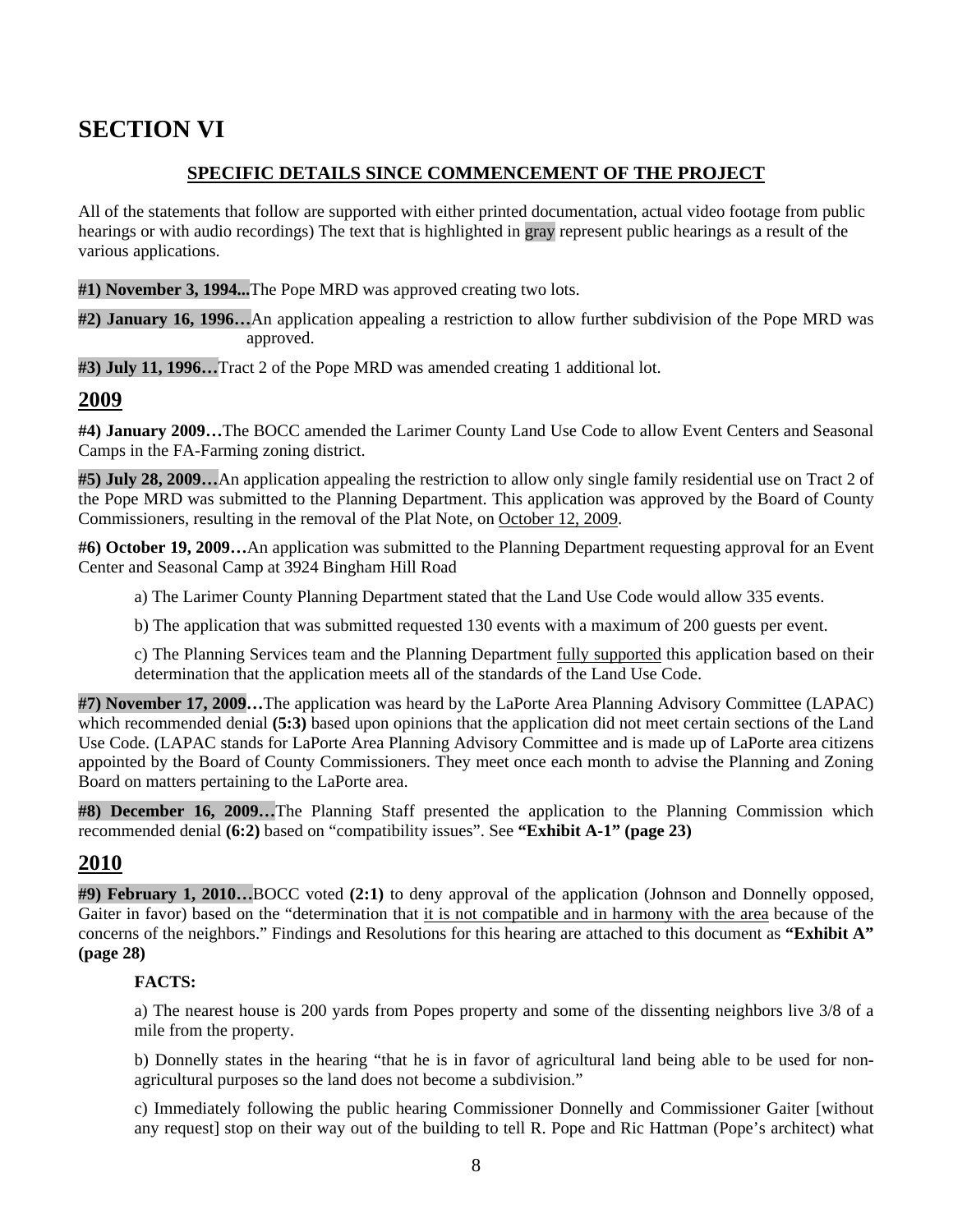changes need to be made in order for him (Donnelly) to "get on board" and vote for approval of the application.

d) The changes Donnelly suggests are "to move the parking lot further east (to where it is currently located) and to come in with a less aggressive plan with regards to the number of events."

e) Pope states "that since the Planning Department has determined that all of the criteria was met, it seems like coming in later and asking for more events is just 'nickel and diming the system'."

 f) Donnelly stated "that Commissioners don't want to be in the business of putting businesses out of business so you need to operate the business for a year or so, then you can then come to us and we will give you anything you need and we don't have to listen to all of the neighbor's crap." It made sense to us so we came forward with our second proposal.

Pope's are later told by a county employee "that the Gaiter and Donnelly conversation immediately following the hearing was a violation of the "sunshine laws regarding open meetings and could be construed as ex-parte communication".

**#10) February 4, 2010…**R. Pope, S. Pope and Ric Hattman, the Pope's architect, meet with Donnelly in his office to officially and correctly hear his concerns about the project.

a) Donnelly explains his concerns about the location of the parking lot and the size of the venue and that "with those two changes he can get on board and vote in favor of the project."

b) During the meeting Donnelly [from out of nowhere] tells the Popes and Hattman that Johnson received "a bunch of steaks" from John Schmid and Joan Welch (the Pope's neighbors) during the course of the application process. [R. Popes "inner voice" is asking him what Donnelly is looking for, a ½ of beef or why would he be stating this?] R. Popes comment in the meeting is "we do not know anything about that...we are just hear how to understand how to make our project address your concerns." The Popes and Hattman can't believe what they just heard and discuss the comment on the way out of the building.

c) The next day R. Pope meets with Matt Lafferty in the Planning Department to tell him of the "steaks statement" made by Donnelly. Immediately upon recognizing the issue, Lafferty tells Pope that he does not want to hear anymore or be involved in any aspect of this conversation." When asked who he (Pope) should talk with about the statement, he (Lafferty) suggests County Manager Frank Lancaster.

d) R. Pope leaves Lafferty's office and proceeds to meet with Lancaster in his office to make him aware of Donnelly's statements regarding Johnson taking the "steaks". Lancaster "thanks Pope for letting him know"….and states "that he will look into it."

### **[The Pope's assert "the steaks" constitute both a bribe and ex parte communication.]**

**#11) February 5, 2010…**The Planning Department received a request for re-submittal of a Special Review application for a Community Hall as one use and a Seasonal Camp for a second use, both uses proposing revisions in response to issues defined in the denial of the previous application. The Planning Director, via a telephone conversation, stated that she would accept the application.

**#12) February 9, 2010…**A new application (File #10-Z1777) is submitted requesting 60 events.

**#13) February 16, 2010…**An appeal (Welch/Schmid Appeal) to the Director's decision that the application differed significantly from the previous application was filed with the Planning Department.

**#14) February 16, 2010…**Staff presented the Pope Special Review application to the LaPorte Area Planning Advisory Committee. LAPAC **recommended denial (4:3)** of the Community Hall use based upon general neighborhood compatibility issues. The Seasonal Camp use motion to approve or reject **failed (3:3:1)** due to a lack of a consensus/majority.

**#15) March 22, 2010…**Staff presented the Welch/Schmid appeal to the Board of County Commissioners. The Board of County Commissioners upheld **(3:0)** the Director's decision that the changes were significant enough to allow re-submittal of a Special Review application for the same uses.

**#16) April 21, 2010…**Staff presented the application to Planning and Zoning Commission who voted to deny (6:2) the use for reasons of "compatibility" with the area. See **"Exhibit B-1" (page 37)**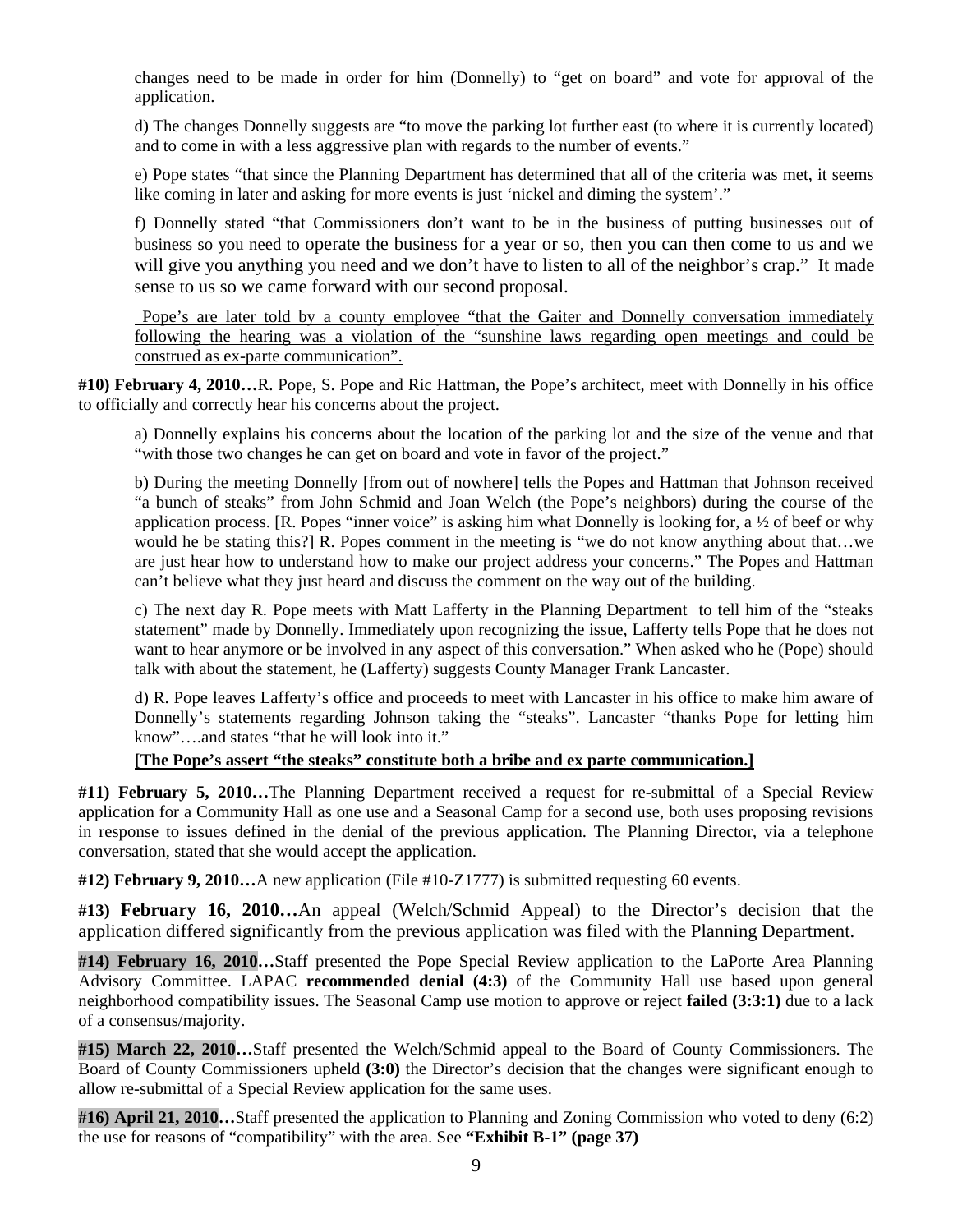**#17) May 10, 2010…**BOCC **voted (2:1) to approve** 60 events. (Donnelly and Gaiter approve, Johnson opposed) resulting in the application being "compatible and in harmony with the area." The Findings and Resolutions for this hearing are attached to this document as **"Exhibit B" (page 46)**

a) On the record, Johnson states that "his reason for denial is because he would not want it in his neighborhood."

b) Gaiter states "that he is in favor of property owner' rights and small business."

c) After the meeting R. Pope sees Commissioner Gaiter and Commissioner Donnelly in the parking lot as they are leaving.

1. Pope tells both "that he appreciates their vote."

- 2. Gaiter states "that he has been in favor of the project since the start; you need to thank
- 3. Commissioner Donnelly because his daughter just got out of the hospital and he wasn't going to come to the meeting but they were not sure they could get this approved without his vote."
- 4. Pope inquires of Donnelly "if his daughter is going to be okay."
- 5. Donnelly responds "she is going to be fine."
- 6. Pope tells Donnelly "thank you for coming to the meeting and for his vote."
- 7.Donnelly's respond "it was a difficult decision whether to cost myself the votes of your neighbors or whether he should do what is right for a family. I chose to do what was right for the family"
- 8. Pope says thank you and leaves.
- 9. S. Pope recognizes that R. Pope is upset when he gets into their car. R. Pope explains what

Donnelly had said and is upset that "costing him votes" had even entered the picture.

**#18) May 13, 2010…**R. Pope meets with Donnelly in his office to thank him for his vote and to speak to him regarding his statement about Johnson getting "steaks" from John Schmid and Joan Welch who are the Pope's neighbors and opposed the approval. Pope wanted to also let him know that it did not seem correct to be concerned about "costing himself votes" when he was determining whether or not a project met the Special Review requirements of the Land Use Code.

a) When Pope brings up the steaks comments that he made, Donnelly states "I don't know what you are talking about." He tries to deny that he stated Johnson had been offered and took the "steaks" from Welsh and Schmid during the course of the application process.

b) When told that he made the statement in front of 3 people (R. Pope, S. Pope and Ric Hattman), he stated "I was probably trying to put some levity in the conversation". Pope then stated that didn't make any sense since he was doing all of the talking while the Pope's and Hattman were listening…..that the conversation was not in any way contentious…that there was not any disagreement with any portion of the conversation.

c) (Donnelly) then continues by asking "why are you wanting to be 'poor winners'; you got what you want so why should it matter?" Pope explains that "his concerns are not about being 'poor winners' but is concerned about him (Donnelly) telling him (Pope) about the fact that Johnson had taken "beef" from Schmid and Welsh." Donnelly then tells Pope "he is not willing to discuss it any further."

d) When asked about considering votes when making decisions, Donnelly stated "that is what politics are all about; you got the approval you wanted so let's just move on." Donnelly then states "there is nothing more to discuss" and ends the meeting.

**#19) May 2010…**With the approval the Popes invest \$475,000 to build the facilities, make improvement and to purchase equipment.

 a) The national credit markets are in complete disarray so the Popes use the last of the money from their savings and retirement accounts to build the facilities, and make the improvements.

 b) This seemed safe because the Popes were confident that once the credit markets are back in order they will be able to get an SBA loan to borrow back some of the capital to replenish their savings accounts.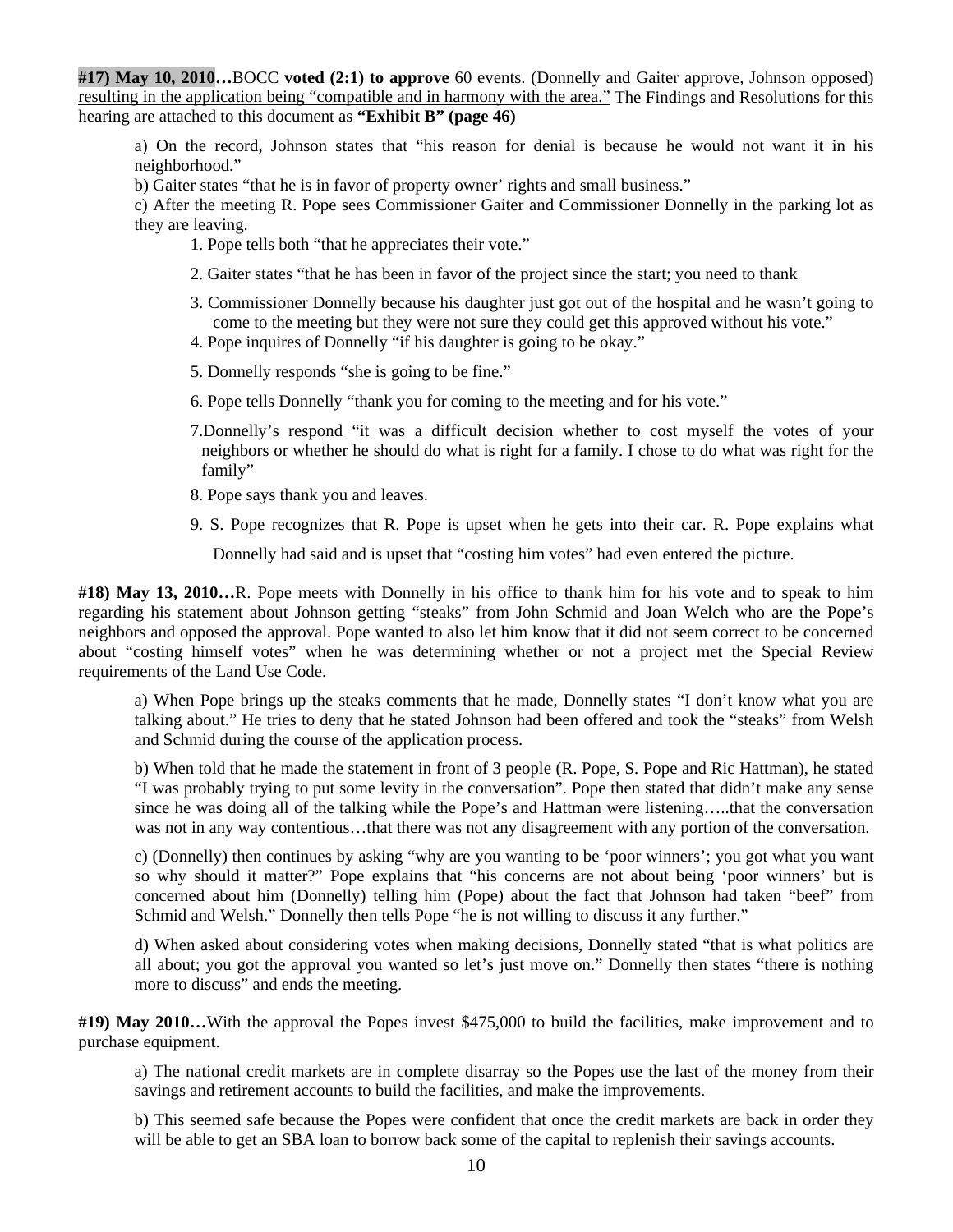**#20) August 5, 2010 (morning)…**The bride for the wedding that is scheduled for August 14, 2010 notified Kelli Stadlman, the manager of The Preserve, that she (J. Whitman) is concerned that the number of guests attending her wedding will be larger than the approval allows because her "mother in law just invited a bunch more guests."

a) **(afternoon)** R. Pope notifies the Planning Department (Matt Lafferty) and is told that the issue will be put onto the agenda for the August  $9<sup>th</sup>$  show cause hearing" so it can be addressed by the BOCC.

**#21) August 9, 2010…T**he BOCC holds a "show cause hearing" to determine if any of the Conditions of Approval have been violated. BOCC **voted (3:0) in Pope's favor** that none of the Conditions of Approval have been violated. Findings and Resolutions for this hearing are attached to this document as **"Exhibit C" (page 58)**

a) The "oversized wedding" issue is not on the agenda for whatever reason.

 i) Immediately after the meeting R. Pope speaks with Commissioner Gaiter (in the hearing room) regarding not addressing the "oversized wedding". He states "that he does not think that it will be any big deal; just bring it to the Administrative Matters hearing tomorrow (Tuesday) morning."

**#22) August 10, 2010 morning…[From the minutes of the Administrative Hearings meeting]** Randy Pope requested the Board's approval to increase the number of guests for a scheduled wedding at his venue this upcoming weekend. He stated that the mother-in-law of the bride invited approximately 20 more guests than are allowed per his Special Review.

Discussion ensued. Commissioner Gaiter felt that he could allow a one-time exception; however, cautioned Mr. Pope about being able to control his business and work within the established guidelines. Both Chair Johnson and Commissioner Donnelly were not in favor of approving an increased number of guests for this event; both agreed that Mr. Pope needs to comply with, and operate his business according to the clearly defined expectations for his wedding venue.

### **M O T I O N**

Commissioner Gaiter moved that the Board of County Commissioners approve of allowing up to 150 people at Pope's wedding venue, scheduled for Saturday, August 14, 2010.

### **Motion failed 2-1; Chair Johnson and Commissioner Donnelly dissenting.**

### **[From Popes notes:]**

 a) Commissioner Johnson states "this kind of thing should have been brought up in last nights meeting and he is not certain if they can even make this kind of decision in an Administrative Matters meeting.

 b) Commissioner Donnelly agrees with Johnson and states that "he does not want to have to face the neighbors again because they no doubt will be in here complaining again."

**#23) August 10, 2010 afternoon…**Subsequent to the BOCC morning meeting R. Pope meets with Commissioner Gaiter and County Manager Frank Lancaster to try to figure out how to handle the "oversized event" on such short notice.

a) Commissioner Gaiter tells Pope that the three Commissioners discussed the "oversized event" after the Administrative Matters meeting and that the "official unofficial word" was to just go have the event and not worry about it. **[This is a violation of the Sunshine Laws]** 

b) R. Pope states that "by the way Johnson and Donnelly stated their position in the meeting he (Pope) not only heard no, but hell no!" Commissioner Gaiter assures him "that there is a lot of posturing that takes place in the meetings because of the 'neighbor situation' and that it will be fine to hold the event; that the neighbors will not be able to count the number of guests; and again states that the "official, unofficial word" is it won't matter to anyone."

c) Pope asks Gaiter to explain what he means by the term "official, unofficial word". Gaiter explains that "the "officials met unofficially after the meeting and talked about it and that they (Johnson and Donnelly) understand the circumstances and don't' have any real problems with it.

d) The Popes go ahead and hold the event and 147 guests attend. The Condition of Approval allows for a maximum of 130 guests. R. Pope states on the required quarterly report (as a Condition of Approval) that 147 guests attended the event. **[He could have inserted any number that he wanted to make sure he**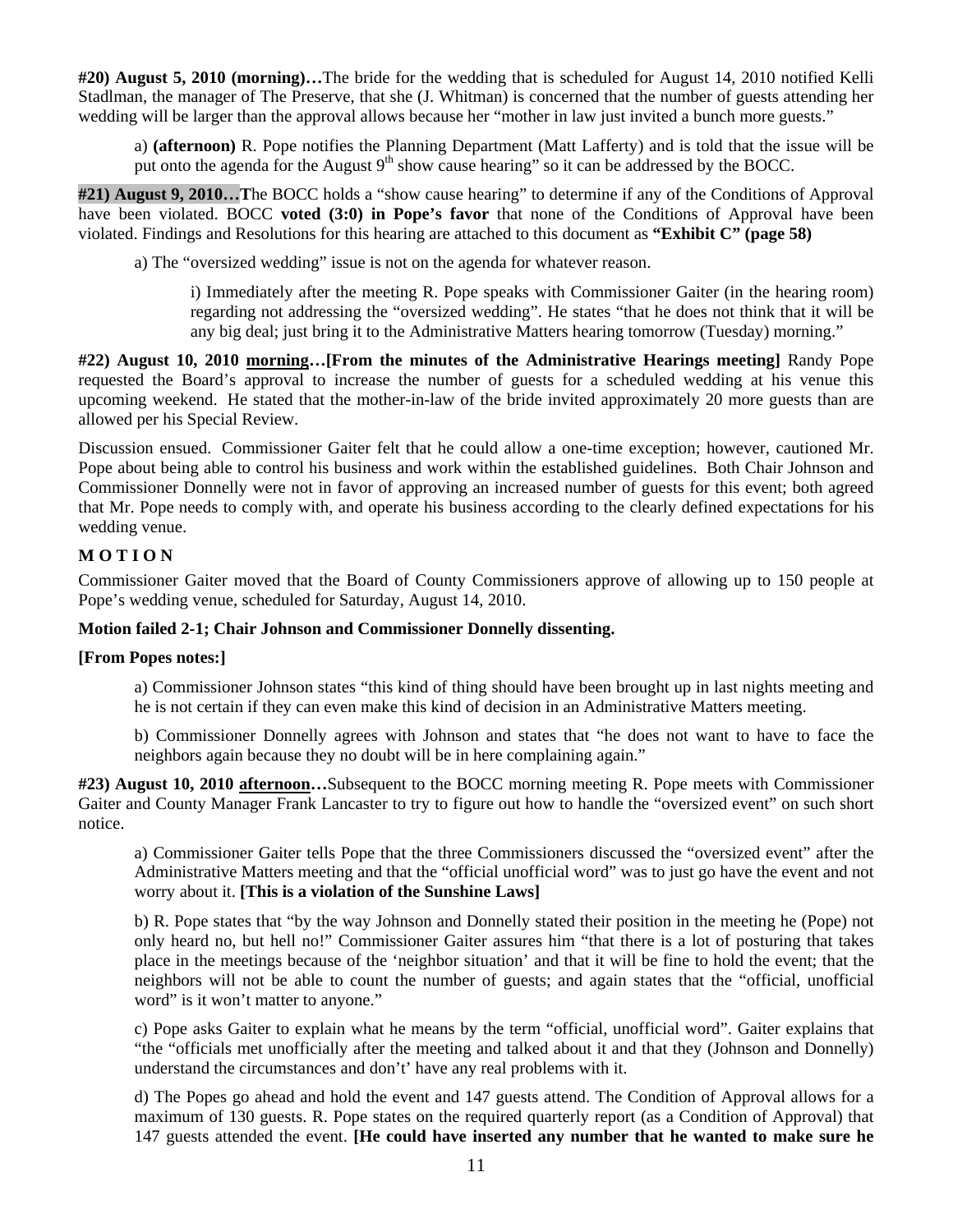### **was compliant but elected to tell the truth. FACT: R. Pope is guilty of being honest.] In the Findings and Resolutions that were generated from the hearing, this point was one of two major issues cited for the revocation.**

e) The neighbors obtain the report filed by R. Pope and make an issue of it at the December  $13<sup>th</sup> 2010$ "show cause (revocation) hearing". This issue is stated in the Findings and Resolutions as one of the two primary reasons for the revocation.

**#24) August 13, 2010…**(morning) R. Pope meets with Tom Garton, Larimer County Building Official, to discuss occupant load to meet the Fire Code. (afternoon) Following T. Garton's instructions, R. Pope composes and takes letter to Garton requesting a variance from an occupant load of 99 (to 130 occupants) in the gym structure.

**#25) September 1, 2010…**R. Pope sends e-mail to Kevin Wilson, Poudre Fire Authority Fire Marshall, requesting a face to face meeting so he can see facility and to talk about Fire Code and occupancy.

**#26) September 8, 2010…**Follow up e-mail sent to K. Wilson again requesting a meeting discuss Fire Code issues.

**#27) September 14, 2010…**After no response…another follow up e-mail (preceded by two voice-mails) to request meeting to discuss Fire Code issues

**#28) September 21, 2010…**Finally receive e-mail from K. Wilson requesting R. Pope's availability for a meeting.

**#29) September 24, 2010…**R. Pope responds to K. Wilson's request for meeting, letting him know to make a time and Pope will make it work in his schedule.

**#30) September 28, 2010…**Another reminder e-mail (preceded by two voice-mails) to schedule a time to meet.

**#31) September 30, 2010…**Via e-mails back and forth, a meeting is set for October 1 at 10:30 AM.

**#32) October 1, 2010…**Meeting with K. Wilson and Joe Jaramillo takes place.

a) R. Pope, Jaramillo and Wilson meet at property to discuss Fire Code requirements.

b) R. Pope informs Wilson and Jaramillo that he has an event on October  $9<sup>th</sup>$  that will be approximately 80 people that will have to be held indoors if weather is inclement.

 c) In discussion R. Pope requests an occupancy variance from the Code allowance of 99 persons to be increased to 130 persons to correspond with the BOCC imposed maximum property occupancy of 130 persons.

 (i) Wilson states that since he has now seen the property he will consider the options and respond "within the next few days."

 d) At conclusion of the meeting Pope reminds Wilson and Jaramillo that he needs answers and an occupancy permit prior to October 9 event.

(i) Wilson assures Pope that he will get it resolved by no later than Wednesday October 6, 2010

**#33) October 5, 2010…**R. Pope sends Wilson an e-mail and leaves him a voice mail to remind him he needs to know his decision and needs a Certificate of Occupancy permit so he is compliant for the October 9<sup>th</sup> event.

- **#34) October 6, 2010…**R. Pope sends Wilson another e-mail and leaves him an urgent voice mail to inform him that weather forecast is for inclement weather and he needs a waiver from him or a certificate of occupancy approval.
- **#35) October 7, 2010…**R. Pope goes to Poudre Fire Authority office in an attempt to find K. Wilson or J. Jaramillo to get something that will make him compliant. R. Pope is informed that neither is in but that they will both be left a message to call R. Pope.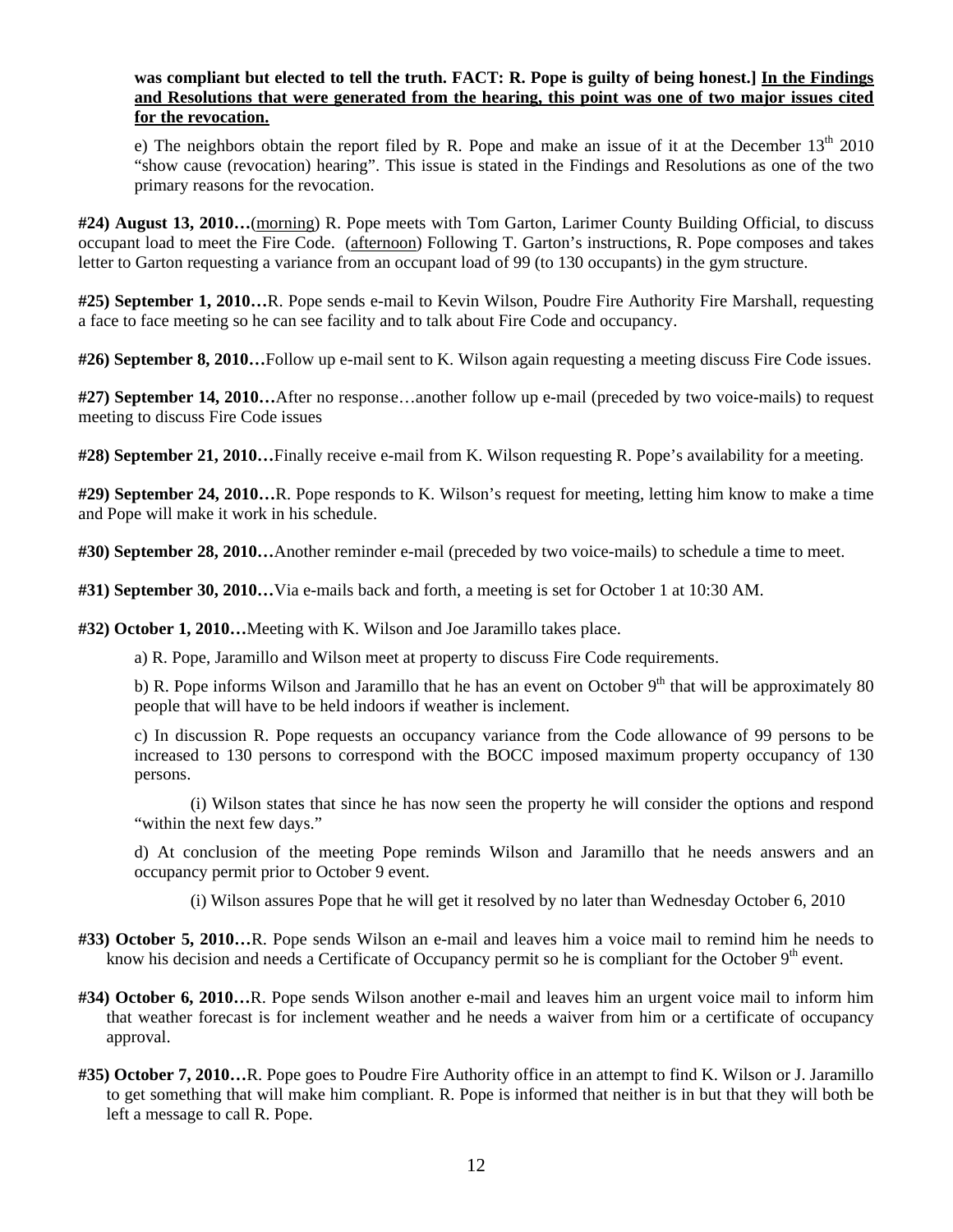- **#36) October 8, 2010…**sends e-mails twice and leaves voice-mails three times to K. Wilson twice throughout the day letting him know that he is going to have to have the wedding indoors because of tomorrow's (Saturday) weather and, without a response from him he is going to "have to make an executive decision to have the event indoors….to please contact him!!
- **#37) October 9, 2010…**Poudre Fire Authority receives a complaint from Ken Ecton, one of the Pope's neighbors, that an event is being held without a Certificate of Occupancy.

 a) Shawn McGaffin, of the PFA contacts R. Pope during the event to inquire if the facility has received a Certificate of Occupancy. He is both courteous and understanding.

b) Pope responds that he not have a CO but that there are only 74 occupants in the building.

(i) This is 25 below the maximum occupancy, even if Wilson determines the maximum occupancy can only be 99 (unless a sprinkling system was installed)

 (ii) R. Pope tells S. McGaffin the story of how K. Wilson, despite many attempts to reach him, has not responded to his requests.

(iii) Fireman tells R. Pope that he will take it up with the department on Monday and get back to him.

- **#38) October 13, 2010…**Popes receive a letter from K. Wilson stating that he is going to enforce the fire code (without allowing a variance) and that the maximum occupancy will be 99 persons without a sprinkling system.
- **#39) October 15, 2010…**After inspection PFA issues a temporary Certificate of Occupancy for a maximum of 99 occupants.

a) R. Pope tells Garnet England, the PFA inspector, the story of how the whole process has gone

(i) G. England apologizes

(ii) R. Pope tells her that other members of the department do not think that K. Wilson is very effective in his job and should be replaced.

(iii) G. England confirms that "dealing with Kevin is challenging at times and that he is probably not as effective as he could be in his position." Popes learn later that he was fired when the new chief took over. They are told in confidence by another source that "how Wilson handled the Pope's permit issue is one of the reasons he was fired.

**#40) October 19, 2010…**R. Pope attends a meeting to discuss the events leading up to the lack of CO on October 9<sup>th</sup>. Attending are Chad Meyers and Shawn McGaffin both of PFA, T. Garton and Matt Lafferty of Larimer County…K. Wilson is supposed to attend but does not show up.

 a) After much discussion, which is mostly comprised of C. Meyers asking R. Pope (in 5 different ways) if Pope knew the rules?

 (i) Pope answers honestly each of the 5 times that he does know the rules but, given the lack of response from K. Wilson he had no other choice than to have the wedding reception indoors, given the fact that 74 people were there in bad weather to have a wedding that had been planned for  $4+$ months.

(ii) After 5 times of covering the same facts over and over, Pope finally states that he has been as honest as he can and doesn't know what else to say....that if it warrants a summons, he is willing accept one so everyone can go back to work.

(iii) Myers writes a summons which is ultimately dismissed in Larimer County Court

**#41) October 21, 2010…**R. Pope meets with Chad Meyers to inquire why K. Wilson did not show up to the meeting and why we had to go over and over the same material at the previous meeting?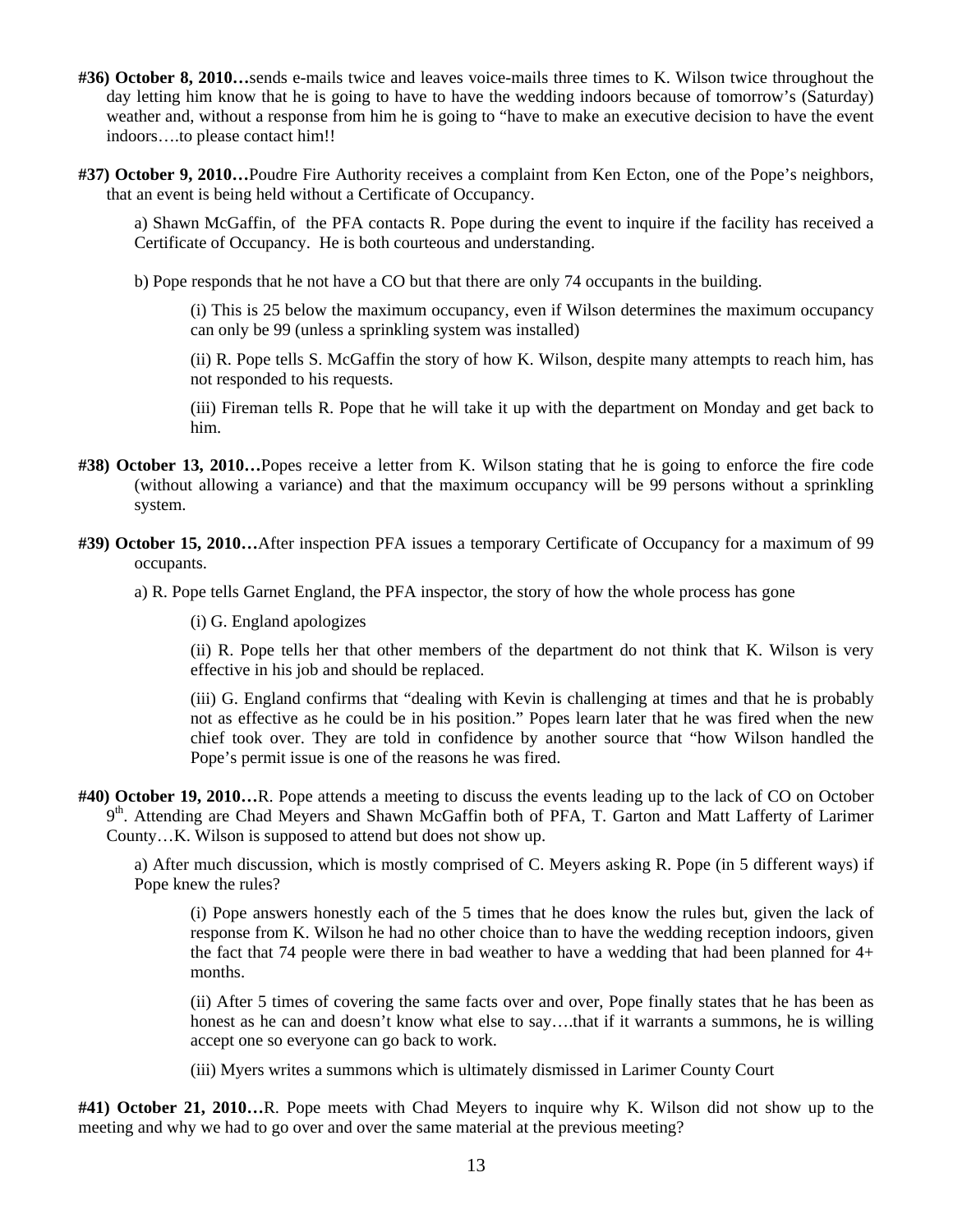a) Myers tells Pope "that Wilson knows that he screwed up but that he is not man enough to come to the meeting to admit his mistakes."

 b) C. Meyers tells R. Pope that he was "doing everything possible to keep from writing a summons but when you just kept telling me that you knew the rules and then finally said, just write me a summons so we can all go back to work, I had no choice but to write you a summons." Meyers continued, "The summons is not a big deal; as soon as you get your permanent CO it will be dismissed", which it was.

 **[Once again R. Pope could have chosen to be dishonest, but by being honest he is penalized] The occupancy issue is identified in the Findings and Resolutions as one of the two major reasons for the revocation.** 

**#42) November 1, 2010…**Purely by coincidence, at about 3:25 PM R. Pope unexpectedly sees and speaks with Donnelly and Larimer County Assessor, Steve Miller, in the hallway outside of the BOCC offices.

a) Upon seeing Donnelly, Pope stated "he is surprised to see him because he understood that there was a BOCC meeting that started at 3:00."

b) Donnelly stated "it was a short meeting today because your neighbors were not in there complaining about you today." As Pope and Donnelly discuss the issue Steve Miller asks "what are you talking about?" Donnelly starts to tell him (Miller) about the issues but almost immediately states "Randy can give you his side of the story".

c) In the course of the conversation Donnelly interjects "that he is an eye for an eye, tooth for a tooth vindictive person and holds grudges and that once you have had your nose bloodied enough you will also become vindictive."

d) R. Pope immediately feels that Donnelly is speaking of his being vindictive because of R. Pope questioning him about his statements regarding "Johnson and the steaks".

e) Pope replies "Tom, I am probably 15 years older than you and I have had my nose bloodied a few times and have been around the block once or twice. Life is too short to become vindictive; Sheryl and I rely on our faith to try to keep moving forward with our lives, no matter what kind of setbacks happen."

f) Donnelly replies "we'll see if that is always the case."

g) Commissioner Gaiter is later told of this conversation. He states "that kind of comment really concerns him and he needs to talk with Tom about it".

**#43) November 15, 2010…**Poudre Fire Authority issues the Permanent Certificate of Occupancy

**#44) December 13, 2010…**At the request of the neighbors, and for the first time ever, the BOCC convenes a second "show cause hearing" to determine if any of the Conditions of Approval have been violated. After much discussion between Gaiter and Johnson, Johnson (as chairman) suggests to Gaiter that "they are going to have to agree to disagree". Johnson then asks Donnelly for his comments. Donnelly's states "I move to revoke the Pope Special Review". Commissioner Johnson asks him if he does not have any comments, Donnelly responds "I have said all I am going to say." Johnson asks for a vote on the motion and BOCC voted **(2:1)** to revoke the Event Center Use. (Donnelly and Johnson in favor of revocation; Gaiter opposed) Findings and Resolutions for this hearing are attached to this document as **"Exhibit D" (page 60)**

#### *During this hearing;*

a) Linda Hoffman (Director of Planning) gives completely inaccurate information to BOCC regarding dates of certificates of occupancy. (She later admits she made a mistake because of the information that she had on file as a result of a "glitch in the permit system program".

b) In condition # 8 of the Findings and Resolutions the text states "Neighbor Ken Ecton provided written materials to the Board during the hearing. These materials were not found to be persuasive to the Board in reaching its decision". (See #44 (b) (ii) below)

 (i) S. Pope requests to see what has been presented; Johnson denies request, incorrectly and illegally stating that Commissioners have the "right to privacy" for certain documents. **[Pope's believe that**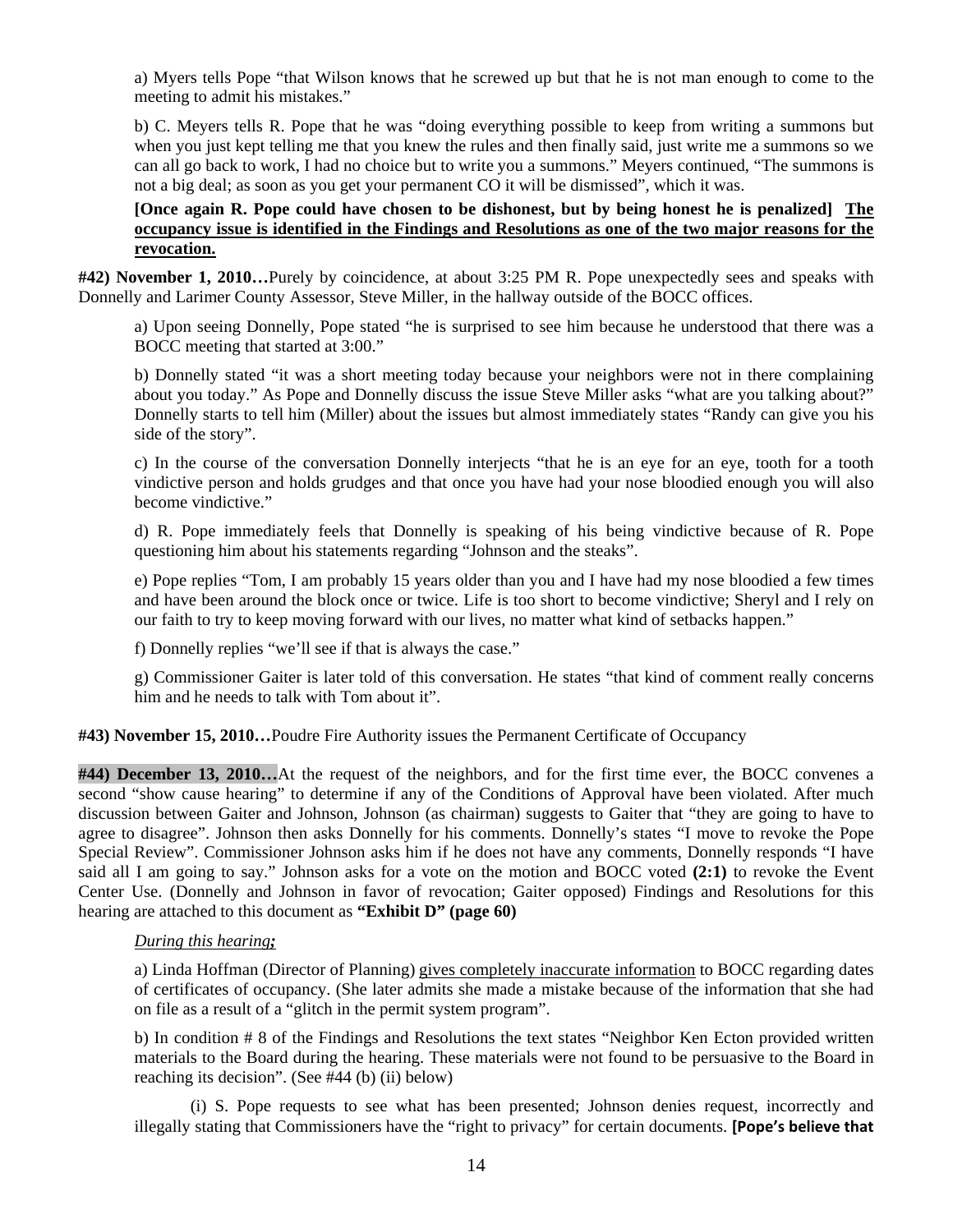### this is a violation of the Pope's "due process" rights because it is not legal for documents to be kept **private if the documents are presented during a public hearing…and especially since S. Pope requested to see the documents at the hearing]**

(ii) Whomever wrote the Findings and Resolutions added #8 to cover up the mistakes that were made in the hearing when Commissioner Johnson did not allow the documents to be presented publically during the hearing. The documents contained the same erroneous information that the Director of Planning stated (see (a) above in addition to other erroneous information. There is no doubt that Donnelly used the documents to arrive at his decision to move for the revocation. These documents were the only thing he referred to in the only statement he made in the entire hearing other than his motion to revoke the Special Review.

 (iii) Commissioner Donnelly made his only comment (immediately upon reading the documents) of the entire hearing: "so did Randy lie to us on May  $10^{\text{th}}$ "? (No one provided any answer to his comment) There is no doubt that Donnelly was specifically referring to the date of the change of use permit, of which the date was what was incorrectly stated in the "Ecton" documents as having been made at the May10th approval hearing. The statement was actually made at the August 9, 2010 show cause hearing at which time it was most definitely true.

c) As the "Commissioner only public discussion" is occurring between commissioner Johnson and Commissioner Gaiter, County attorney Jeannine Haag interrupts and advises the BOCC that "there are other ways besides a "legal action" to deal with any issues, that the BOCC does not need any more legal problems and that there are not any additional funds in the budget to fight a legal action". The BOCC pays no attention to this advice.

d) Director Hoffman also advises the BOCC that the Planning Department can take appropriate actions to deal with any issues. The BOCC pays no attention to this advice.

 e) Other than the aforementioned statement detailed in (b iii) above, Commissioner Donnelly did not participate in the "Commissioner's public discussion". His only comment when Chairman Johnson asked his thoughts was "I move to revoke the Popes Special Review". With a surprised look Commissioner Johnson then asked "if he did not have any additional comments or thoughts." Donnelly stated "I have said all I am going to say". Commissioner Johnson then asked for a vote and the vote was taken. It took all of 23 seconds to kill the Pope's dreams. There were approximately 75 people in the room and there was not a sound to be heard; everyone was shocked to here that, without any warning, this was the outcome.

 f) At the conclusion of the hearing R. Pope, in a state of shock, approached Jeannine Haag (the county attorney) to ask her exactly what this meant. It was evident that she was also surprised and possibly shocked with the decision. Before Pope was even able to say anything, Ms. Haag stated, "I am so sorry, I don't know what to say". Pope asked if the revocation also applied to the Camp Use. She replied, "that it only applied to the event center" and then stated, "I am just so sorry". Pope replied "thanks" and left

g) Four reasons for the revocation are given in the Findings and Resolutions **("Exhibit D")** but the two "most significant reasons" are #1 and #2;

#### 1) RE; Non-compliance with the PFA Fire Code;

i). Relating to event #24-#41 and #43; The summons that was issued as a result of the noncompliance issue had already been heard by the assistant District Attorney.

ii) The summons was dismissed by the court as soon as they had proof a Certificate of Occupancy.

iii) To no avail, Commissioner Gaiter stated it was his opinion that the BOCC did not have authority to address Poudre Fire Authority compliance issues, that the county courts had the authority. No one bothered to acknowledge his statement.

### 2) RE; Oversized Event;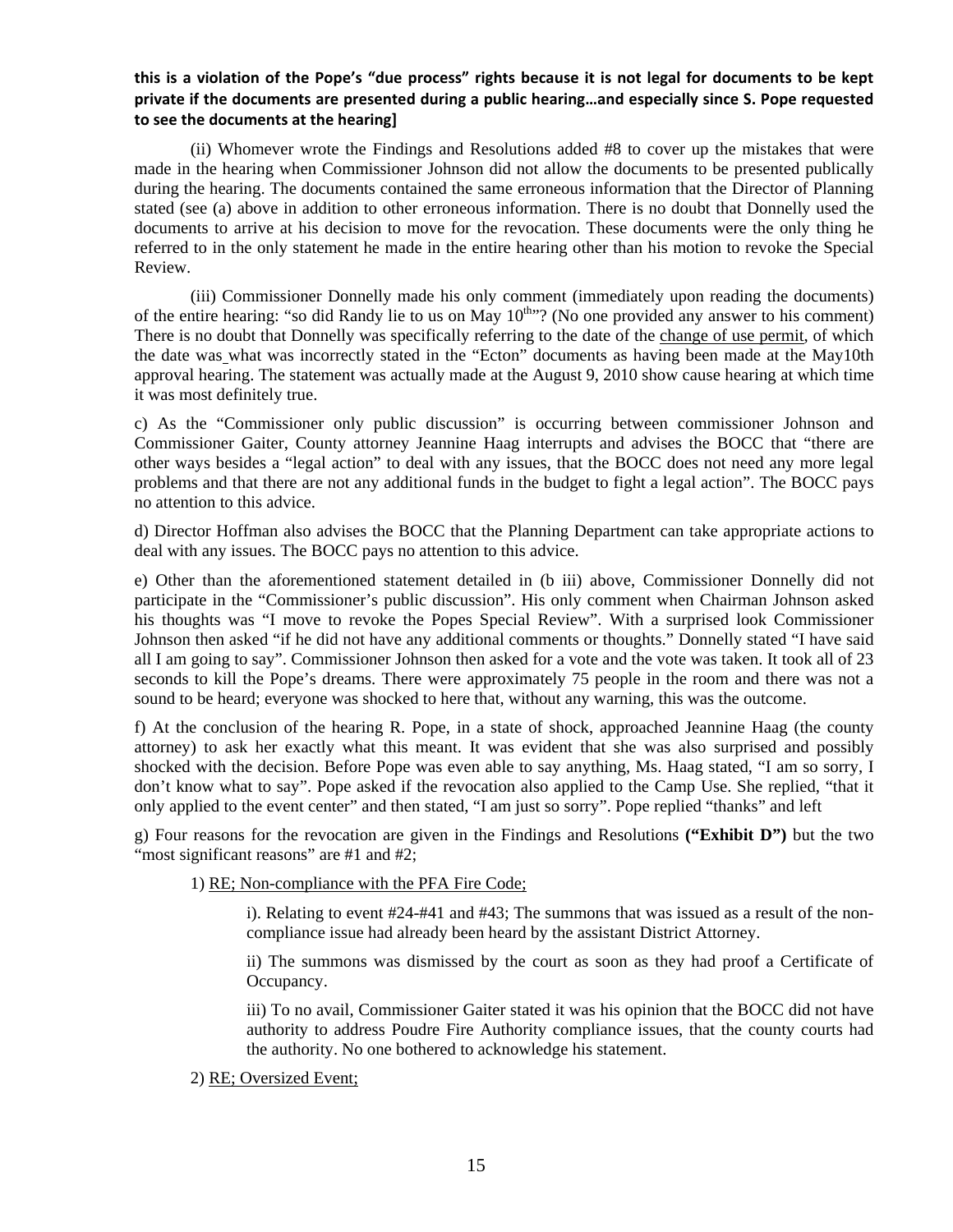i) Although he had an opportunity to do so, Commissioner Gaiter did not address the statements he made to the Popes in August regarding the "official, unofficial statement" (event #23) to have the "oversized event".

 ii) It is a fact that on the recording of the hearing Commissioner Gaiter can be heard whispering to Commissioner Johnson "this is where he is going to say that we told him that it was okay to have the event."

3) RE: Attaching a roof to an approved deck

 i) The roof was attached to a 16 ft. diameter deck that had been approved during the Special Review.

 ii) The Popes did not realize that they need approval to attach the roof since the deck was approved.

 iii) Unlike what is characterized in the Findings and Resolutions, Mr. Pope asked Director Hoffman to not have to remove the deck until it had gone before the "show cause" hearing and to let the Commissioners decide whether or not it needed to be removed. She agreed that would be the proper time to address the issue "so the Commissioners can make the decision."

4) RE: Failure to limit music to tents with walls

 i) Neighbors brought this up as a technicality. The fact that the music had to be confined to tents with walls was never stated in any of the Conditions of Approval in the Findings and Resolutions for the May 10, 2010 hearing at which time the use was approved.

#### h) **Exhibit D #8 in the Findings and Resolutions is a blatant attempt to cover up the fact that the BOCC violated the Pope's right for "due process".**

i) **The revocation of the Pope Special Review is the first time in the history of Larimer County that a Special Review has ever been revoked. There are many, many examples of Special Review projects that have had many warnings without there ever being a revocation.** 

**#45) December 15, 2010…**R. and S. Pope meet with Commissioner Gaiter to try to understand how the revocation decision was made without any warning.

a) Commissioner Gaiter stated that he has asked Commissioner Donnelly why he changed his mind and how he came to make the motion to "revoke the Pope Special Review?

b) Commissioner Gaiter stated that Commissioner Donnelly told him that "he [Donnelly] does not have to justify his decisions to his wife, and he sure is not going to justify his decisions to him (Commissioner Gaiter).

c) Commissioner Gaiter apologizes for his part in the revocation (the oversized event) and "begs" (actually using the word) the Popes not to sue the County because "we have enough information to blow up the BOCC and he wants to continue being a Commissioner."

d) Commissioner Gaiter assures the Popes that steps can be taken to get the Special Review reopened.

 #**46) December 15, 2010…**The Popes notify Home State Bank that they cannot proceed with their SBA loan application approval because their business use had been revoked.

a) On December 13<sup>th</sup> the Popes were notified that they had been approved for an SBA loan that would allow them to recover some of the capital that was used to build the approved facilities, in addition to providing for substantially better terms on their 2009 loan.

(i) The 2009 loan proceeds had been used to restock their nursery after it had been destroyed by hail in June of 2009.

**#47) December 16, 2010…**R. Pope encountered Commissioner Donnelly and County Assessor Steve Miller on the second floor overlooking the foyer on the first floor. The conversation went as follows;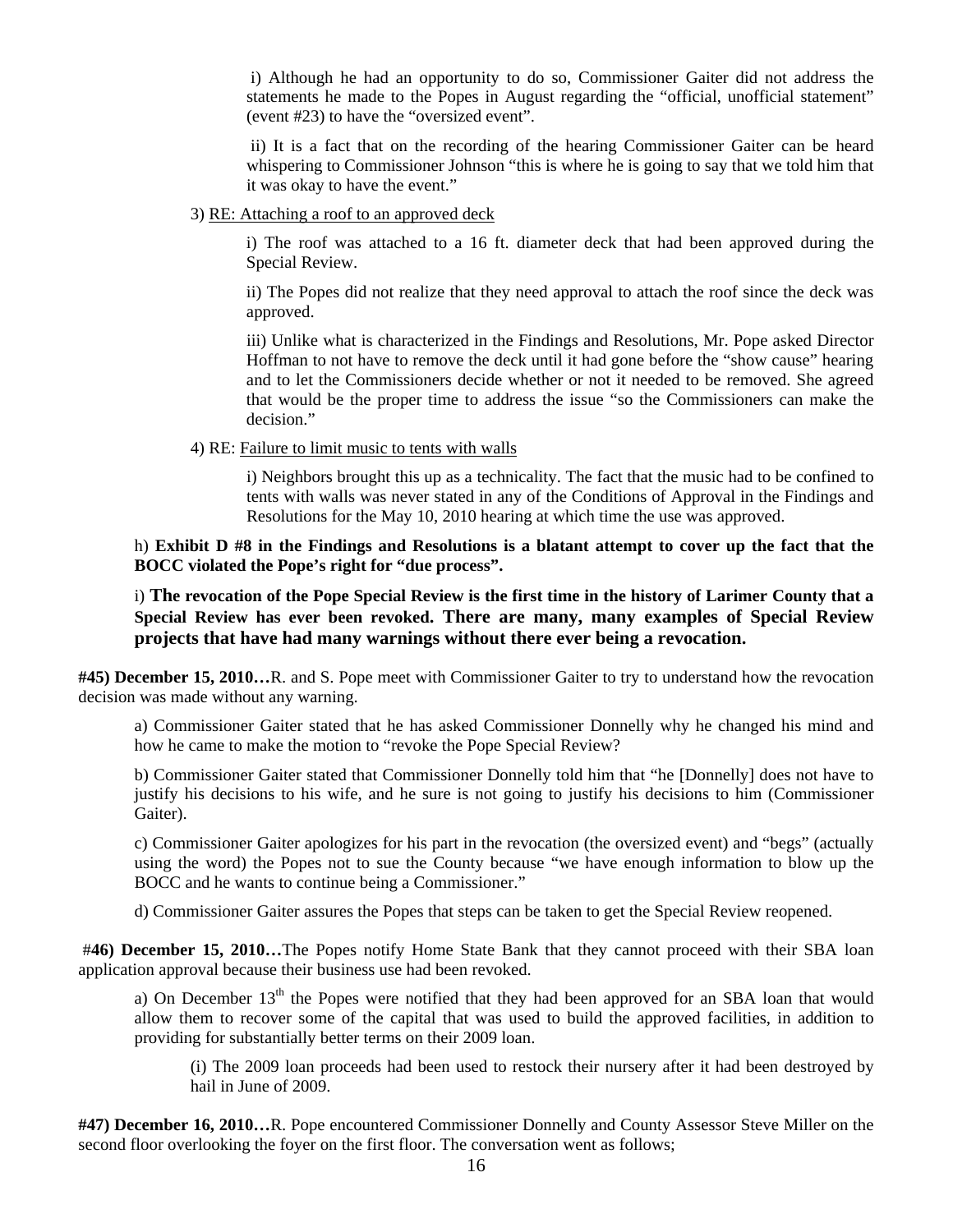*Pope asked*; "did you get my e-mail?"

*Donnelly stated;* "I did but I am not going to speak to you in person."

*Pope asked;* "why not?"

*Donnelly stated;* "I do not want to be in a meeting with you and then have the conversation used against me in a law suit."

*Pope stated;* "I do not have plans for a lawsuit and after the decision you made I could not afford one anyway." *Donnelly then asked;* "what is it that you want to meet about?"

*Pope stated;* "I wanted to find out what caused your change of mind with regards to supporting our project."

*Donnelly again stated;* "I am not going to meet with you," at which point I started to walk away.

*As Pope walked away, Donnelly stated;* "I (speaking of himself) am a 'standup guy' and went out on a limb for you and listened to all of the neighbor's crap only to find out that you are not a stand up guy." *(He is referring to finding out from the neighbors that civil suits had been filed in Wyoming [against R. Pope] by former clients. The suits were later dismissed by the Wyoming Court.* 

*Donnelly then continued;* "I expected you to come to the Hearing begging us to let you continue to operate your business. Instead, you came in stating that you did not understand the Land Use Code and wanted some guidance. I even told you that you needed to operate your business for a while and then you could come back to enlarge it….Linda Hoffmann even told you not to request a Show Cause Hearing"

*Pope stated;* "this is the first I have ever heard of this, I need to talk with Linda because she is the one who suggested that we go to a Show Cause Hearing."

*Donnelly then stated;* "that is not what Lew told me."

*Pope stated;* "WOW…I need to talk with Linda and Lew and then I will come talk with you."

*Donnelly then concluded with;* "No matter who you talk to I am not going to talk with you in person".

Pope walked off to pick up the DVD of the meeting at the Commissioner's offices.

**#48) December 17, 2010…**R. Pope contacts former Commissioner Kathay Rennells and asks her how to handle the issue of the revocation. She tells R. Pope that "she has been made aware of the issue and that it (the revocations) is caught up in a 'political ball of string' and that you will need to start over since a revocation has never happened before.

 a) When informed that Linda Hoffman had given incorrect information and the Pope's had requested (but were not allowed) to see documents that were presented in the hearing, she (Rennells) suggests having Linda Hoffman request that the hearing be reopened.

# **2011**

**#49) Early January 2011…**Popes meet with Linda Hoffman and request that the hearing be reopened to clarify information presented and actions taken in the December hearing.

a) L. Hoffman tells Popes that the request has been denied because "a decision made in a Special Review has never been reopened."

b) R. Pope again calls Kathay Rennells; she does not agree and gave an example of a hearing that, as chairman of the BOCC, she had reopened because inaccurate facts that were presented.

c) We later learn that the reason they will not reopen it is because "if they reopen the Pope Special Review they would have to reopen the 'medical marijuana cases' that have been closed and that no one wants to open that 'can of worms'."

**#50) Early February 2011…**Popes cancel all of the events that are already booked for 2011.

a) Popes refund all of the non-refundable deposits for 2011 events.

b) Popes have to forgo all of the revenue to cancellation of all events.

c) Popes property goes in to foreclosure due to inability to make bank note payments as a result of loss of income from Event Center.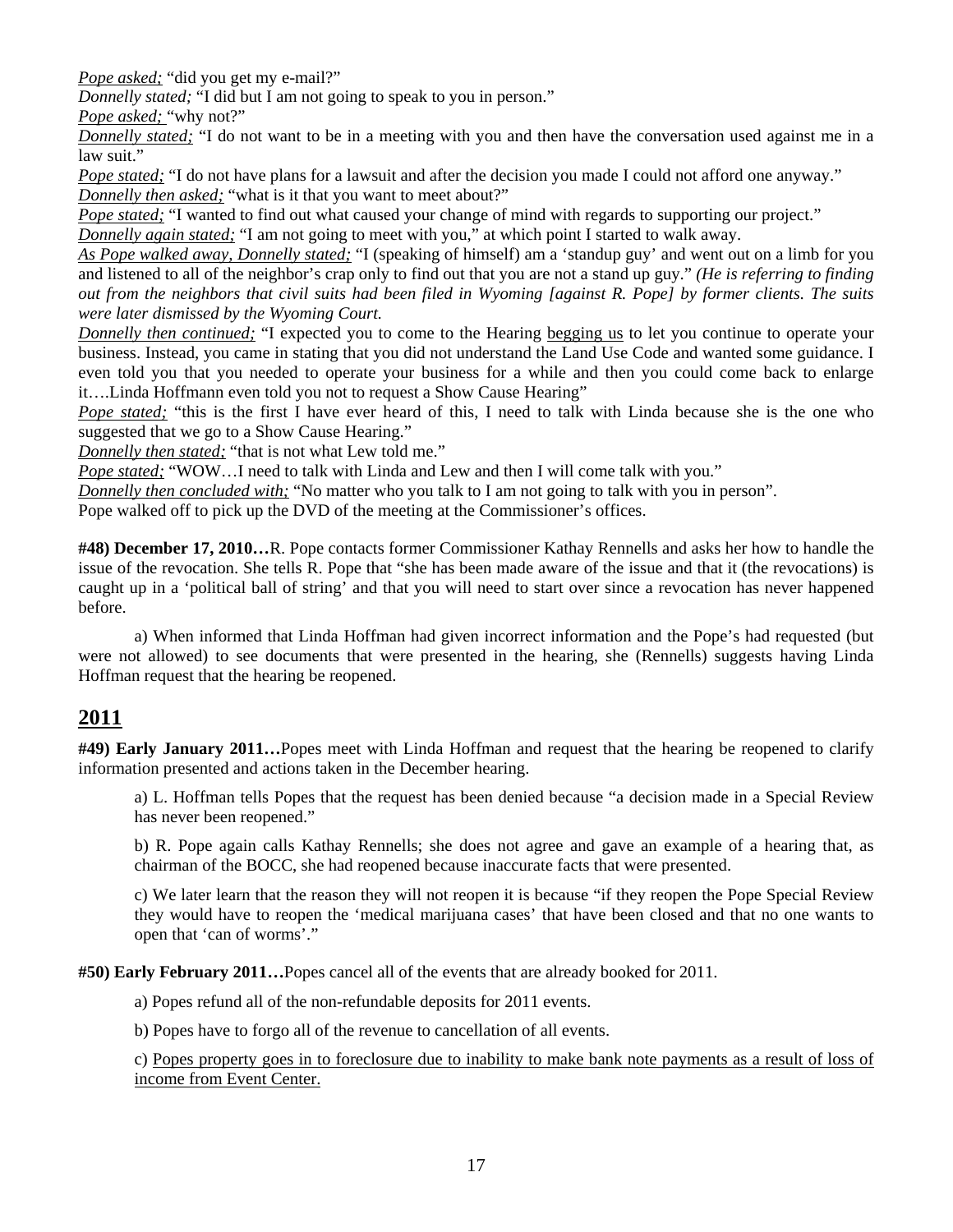**#51) July 12, 2011…**The Planning Department received the Bingham Hill Road 3924 Special Review application (File #11-Z1855). The Planning Director then determined that the application is sufficiently different from past applications and accepts the application.

a) Director Hoffman insists on writing a Condition of Approval for each of the neighbor's complaints, none of which are based on any factual evidence.

b) Popes offer to make most of the Conditions of Approval a part of their business plan so there are not so many Conditions of Approval and it shows they are being responsive to the neighbors concerns.

c) Director Hoffman insists on the County making the suggestions so that it "shows the county is being responsive to the neighbors concerns."

**#52) August 12, 2011…**The Ecton/Majors Appeal (file #11-G0223), contesting the Director's determination that the application represented a significant change from the past applications, is filed with the Planning Department.

**#53) September 12, 2011…**The Board of County Commissioners uphold (3:0) the Director's determination that the Bingham Hill Road 3924 Special Review application represents a significant change from the previous applications and should be allowed for consideration through the public hearing process.

**#54) September 20, 2011…**The application is presented to LAPAC who **vote to approve (4:3)** the use because it is consistent with the LaPorte Area Plan.

**#55) October 19, 2011…**Staff presents the application to the Planning and Zoning Commission who vote **(4:4)** to deny (because a "tie vote" is considered a no vote to whatever the motion was that is being voted on) the application based on the belief that there are too many Conditions of Approval. See **"Exhibit E-1" (page 67)** 

**#56) November 11, 2011…**The BOCC votes **(2:1)** to deny the application because there are too many Conditions of Approval and it is not compatible and in harmony. The Findings and Resolutions for this hearing are attached to this document as **"Exhibit E" (page 78)**

 a) Gaiter tells R. Pope that he believes Johnson was in agreement to approve until Roger Morgan spoke about "having too many Conditions of Approval and that if the Popes were willing to accept the Conditions they should have included them in their business plan."

b) Pope told Gaiter that they had, in fact, offered to put them into the business plan but Planning Director Linda Hoffman felt that if she made them as Conditions it would show that the county was being responsive to the neighbors concerns.

c) The BOCC states that because the area is too residential in nature, the compatibility and harmony issues are the reason for denial of the application.

d) In February 2010, members of the BOCC had stated the area is too rural for this type of activity to be "in harmony and compatible with the area."

e) In 2013 member so the BOCC later reverses their reasons, stating that "we should expect that this type of use would be more acceptable in a residential area because the residents are more used to noise and traffic" **[There is complete contradiction of the rural vs. residential issue throughout the numerous hearings] This further contributes to the arbitrary and capricious decisions (without merit) made by the BOCC.**

# **2012**

**#57) March 22, 2012…**R. Pope meets with Commissioner Gaiter, who encourages him to come to the Larimer County Republican Assembly meeting.

a) Gaiter tells Pope that "based on his interaction with Commissioner Donnelly he does not believe that he (Donnelly) is an effective leader and will not be voting for him to be re-elected".

b) R. Pope attends Assembly Meeting and observes as Commissioner Donnelly is nominated to run as the Republican's choice for re-election.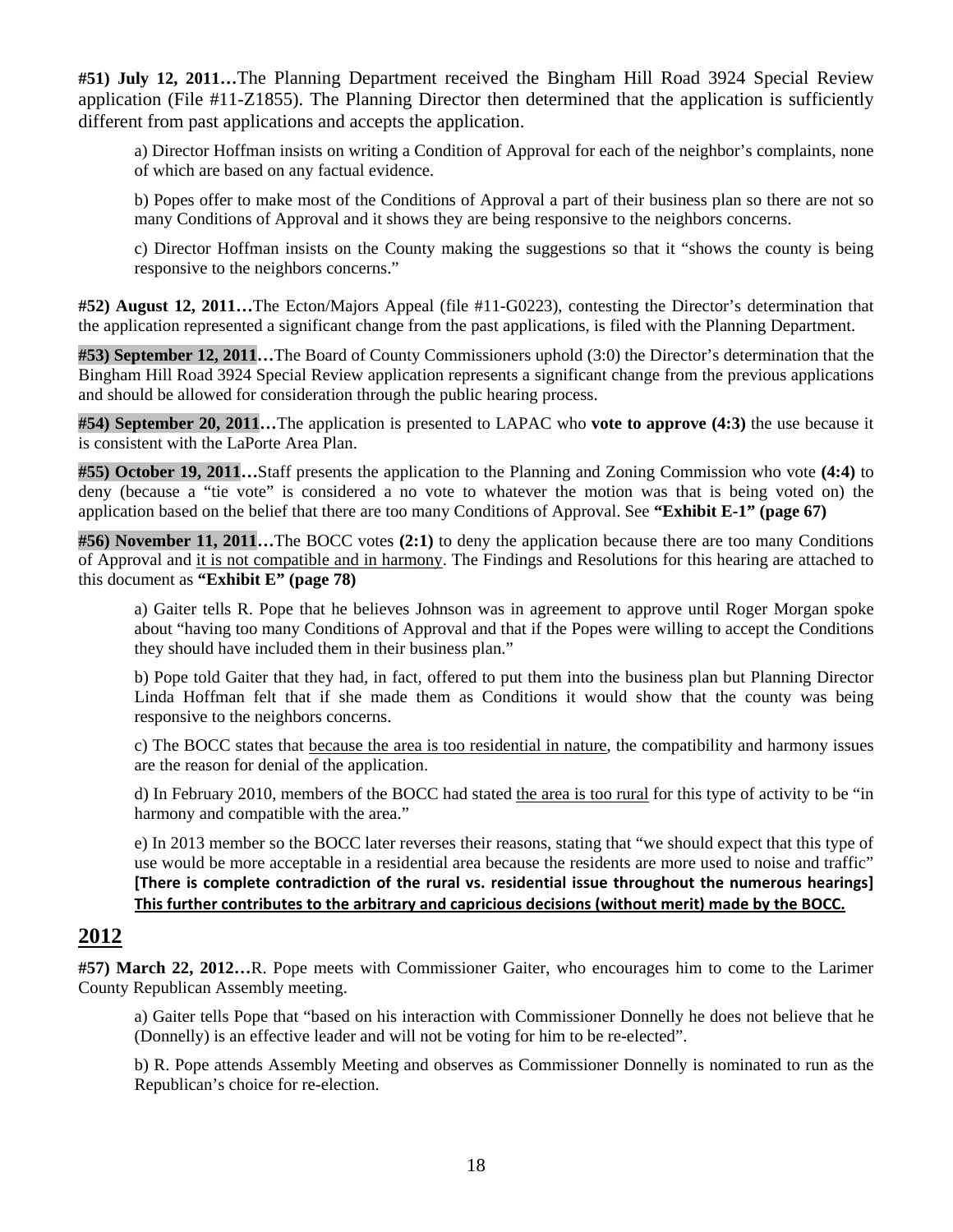**#58) June 6, 2012…**The Planning Department received the Bingham Hill Road 3924 Special Review application 12-Z1890. The Planning Director determined that the application is sufficiently different from past applications and accepted the application.

**#59) June 11, 2012…**R. Pope meets with Commissioner Johnson to talk with him about his taking "steaks" from the neighbor during the original Special Review and to ask him about his relationship with Liz Whitney, one of the opposing neighbors.

a) As the meeting commenced R. Pope stated that he was going to look him (Johnson) in the eyes and was going to ask him "man to man", a question that had been bothering him (Pope) for two years. Pope requested that with his answer he (Johnson) look directly into Pope's eyes.

- 1. Pope asked Johnson "did you receive a gift of some beef from John Schmid and Joan Welch while our application was in process?" The first time Pope asked the question, Johnson became visually uncomfortable and squirmed around in his chair for an estimated 30-45 seconds before he finally answered (while looking at the floor). He stated "yes I did but I don't see any problem with it."
- 2. Pope then asked the same question again, asking him (Johnson) to look him (Pope) in the eyes and give him his answer. Once again Johnson became uncomfortable for several seconds before answering the question again with the same response (while more or less looking at Pope). Pope then told Johnson "that if their (the Pope's) perception became their reality, then you took a bribe." Johnson responded "that he did not agree with that statement." Pope stated "like many other things we will have to agree to disagree."

b) Pope then stated "I also believe that you have a conflict of interest with Liz Whitney, David Twedt and Raye Sullivan."[who are dissenting neighbors]

- 1. Johnson asked 'why do think I have a conflict of interest?"
- 2. Pope stated "because you are a veterinarian by trade and so are Liz, Dave, and Raye. I think there is a conflict that yo should disclose becaseu this is a pretty exclusive organization and it could be easy to be partial to other vets wishes."
- 3. He immediately volunteered "Whitney and I are veterinary school classmates, and are friends and occasionally have dinner with each other. I don't see any problem with that."
- 4. Pope explained that he believes Commissioner Johnson has a major conflict of interest and that it explains how he interacted with her during the hearings.
	- Pope stated that it often appeared that he and Liz were having a discussion while having a beer at the bar."
	- Pope explained that he was referring to the fact "you (Johnson) always allowed her to make lengthy statements when others had to keep their statement short and to the point."
	- Pope further explained "more than once you allowed her to return to the podium after she had finished at which time you seem to be having your own discussion about her concerns while she leaned on the side of the podium."

c) Pope then asked Johnson why he decided to get into politics.

- 1. Johnson stated "he had emigrated from Russia to the U.S. with his parents and that he had always wanted to be a part of the process to make sure that the government wasn't being oppressive to its citizens."
- 2. Pope stated "but by you consistently voting to deny us the use of our property, he was being oppressive….you seem like you are contradicting yourself."
- 3. He stated "he did not see it that way since he was representing the wishes of some of the neighbors."

d) Later in the conversation he (Johnson) stated "he believes that during the processes "some mistakes were made and that he thinks we should go through the process again."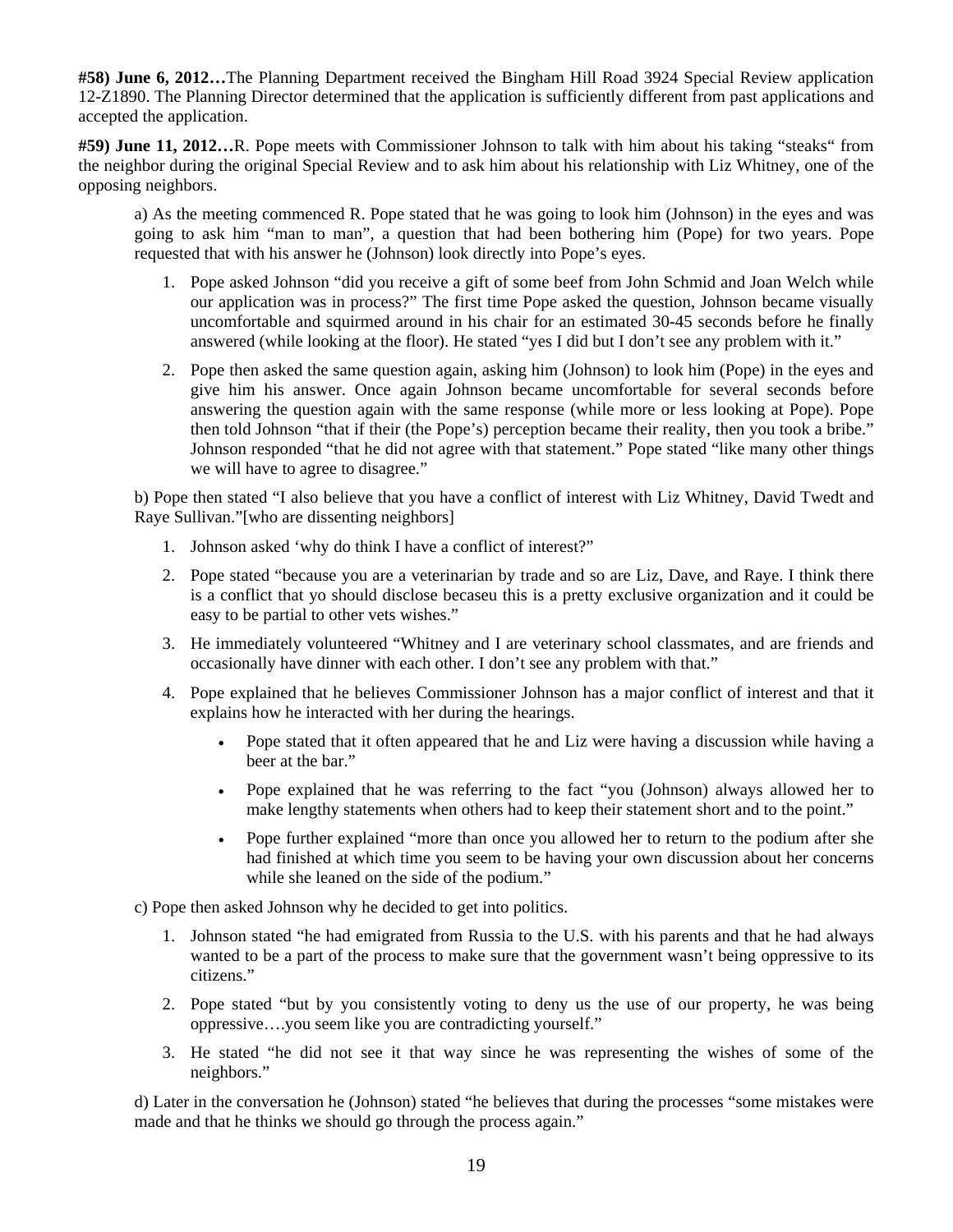- 1. He stated "he believes that he can find some number of events that will compatible and harmonious with the area."
- 2. When asked how if several events are "compatible" how is it that not all of them are compatible? He stated "that is a good question", without elaborating further.

It is not just coincidence that "he believes that he can find some number of events that will compatible and harmonious with the area."

**#60) August 21, 2012…**The application for the Pope Community Hall Special Review is heard by the LAPAC. The application is recommended for denial "because the neighbors are clearly not in favor of it".

**#61) September 19, 2012…**The application for the Pope Community Hall Special Review is presented to the Planning Commission. They **recommend** to the BOCC **approval** of the application **by a (6:3) vote**. See **"Exhibit F-1" (page 92)** 

**#62) October 15, 2012…**Planning Staff presented application to BOCC, which after lengthy discussion decided to close public comment on the application and to have a "commissioners only" hearing in November, then **voted (3:0) to table** the decision until December 3, 2012.

**#63) November…2012…**BOCC convenes a "Commissioners only" public hearing to discuss the parameters of the Conditions of Approval for application #12-Z1890.

 a) At one point in the hearing as they were discussing adding numerous Conditions of Approval to the application, Commissioner Gaiter cautioned the Board that "they have to be careful with how many Conditions they add because the previous application was denied because it had too many Conditions of Approval, and therefore, was deemed not compatible and in Harmony with the area." Johnson acknowledged Gaiter's comment that he "agreed."

 b) After discussion by only the commissioners, the BOCC reversed their decision they made at the October 15 hearing and decided they would re-open the public comment for the December  $3<sup>rd</sup>$  hearing.

**#64) December 3, 2012…**After 3 public hearings on the application the BOCC finally **votes \*\*\*(2:0) to approve 22 events** but discuss and add many unreasonable Conditions of Approval to what is already a very restrictive business model. (Commissioners Johnson and Gaiter approve)

 a) Donnelly explained "the reason for his decision to recues himself is because his wife works for his brother's engineering firm, which had been contracted to do engineering work for the Pope's daughter and son in law's house."

 b) He further explained that "while his wife was at work she opened the mail containing a check, signed by Mrs. Pope, made payable to his brother's engineering firm."

*\*\*\*Donnelly decides to recues himself "because his family has received financial remuneration from Mrs. Pope." [However, Donnelly does not again recues himself at the (next BOCC hearing) on October 13, 2013 even though there were no changes in the circumstances from the previous hearing when he recuesed himself (see issue #75]* The findings and Resolutions for this hearing are attached to this document as **"Exhibit F" (page 99)**

The Pope's believe that the real reason he recuesed himself is that he (Donnelly) did not want to be guilty of changing his mind for the 4th time.

# **201**3

**#65) January 24, 2013...** Upon receipt of the Findings and Resolutions (F & R) of for the December 3<sup>rd</sup> hearing, the Conditions of Approval are very lengthy and stated such that they are contradictory. Examples are as follows;

a) Even though the approval allowed for 22 events, due to contradictive language in the Conditions of Approval in the F  $\&$  R, the approval really only allows for 6 outdoor events.

b) Only one event per month in the months of April – September.

c) No more than one event in 30 days…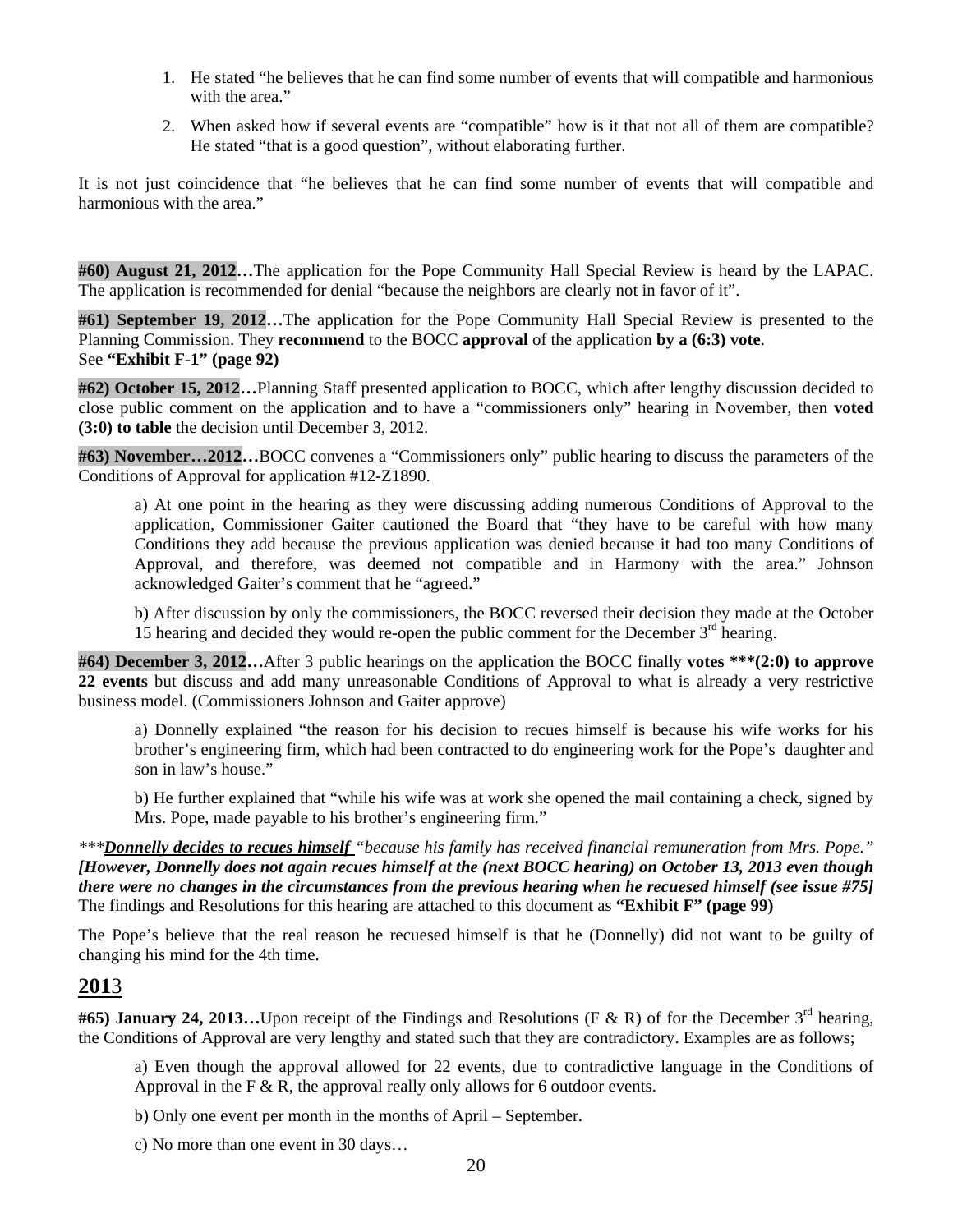• TRY FIGURING OUT HOW TO MAKE "B" and "C" FIT TOGETHER IN ANY FORM, LET ALONE IN A BUSINESS WHOSE CUSTOMERS REQUEST SPECIFIC DATES FOR THEIR EVENTS. **[Another example of the BOCC making arbitrary and capricious decisions that, a) have no merit and, b) are not imposed on any other event center (or for that matter), any other business]**

**#66) January 30, 2013…**R. Pope meets with Commissioner Gaiter to bring the contradictive F & R language to his attention.

 a) After discussion Commissioner Gaiter agrees with Pope that the Conditions of Approval are not what he thought got passed and agrees with Pope that there are contradictions.

 b) Commissioner Gaiter states that "he did not read the F & R prior to agreeing to them but will go along with whatever Commissioner Johnson decides because he has been the one who has opposed it since the beginning."

**#67) January 31, 2013…**R. Pope meets with Commissioner Johnson and Matt Lafferty (who Johnson requested come to the meeting) to bring the contradictive  $F \& R$  language to his attention.

 a) **…**Pope asks Johnson and Lafferty what Conditions they believe were approved at the December 3, 2012 hearing.

**…**their beliefs are similar to what Gaiter believed was passed.

**…**After listening to what they say, Pope interjects that is "not what the Findings and Resolutions state". **…**Johnson and Lafferty are then confused.

**...** After Pope points out the discrepancies, Pope asks Johnson "if he read the F & R before signing them?"  **…**Johnson replied, "I did not read them."

 **…**Pope asks if it "is common practice that he does not read the Findings and Resolutions before signing them?

 **…**Johnson stated "no, I normally read them before they get approved"

**…**after discussion Johnson stated "that he agreed that there are some questions and contradictions but will have to think about how the BOCC will remedy the situation."

 **…**Pope stated that "there is not any way they can be profitable and sustainable with the limitations that have been imposed"

**…**Commissioner Johnson tells Pope "to try to get through the summer of 2013 without any issues in order to create some history under the new approval so the BOCC can find the Event Center compatible and get it fully reopened."

**#68) February 21, 2013…**The Planning Department relays the message that the BOCC determined that the only way to correct anything was to go thought another Public Hearing process.

a) In order to correct the contradictive language from the F  $\&$  R, the Popes are told that Commissioner Johnson arbitrarily determined "he is okay with any way the Popes can utilize the 'two events in 30 days Condition' utilizing any consecutive 30 days they can come up with."

**#69**) **June 2013…**In order to get the contradictions changed in the January 2013 F & R, the Planning Department determines that the process needs to be an Amended Special Review which requires the full review process to be implemented.

**#70) July 8, 2013…**The Planning Department received the (File #13-Z1918) requesting amendments to the application File #12-Z1890.

a) The application requests 22 events with very minimal Conditions, thereby allowing The Preserve at Bingham Hill to operate on a level playing field similar to how all of the other Event Centers in Larimer County are allowed to operate.

b) The application is later amended (after urging from the Planning Department) to request 48 events.

**#71**) **August 19, 2013…**The BOCC unanimously approves the Boutique Event Center .8 miles north of the Preserve at Bingham Hill.

a) The property for the "Boutique Events Center" is located on CR 52E (Rist Canyon Road) .8 miles from the Pope property. .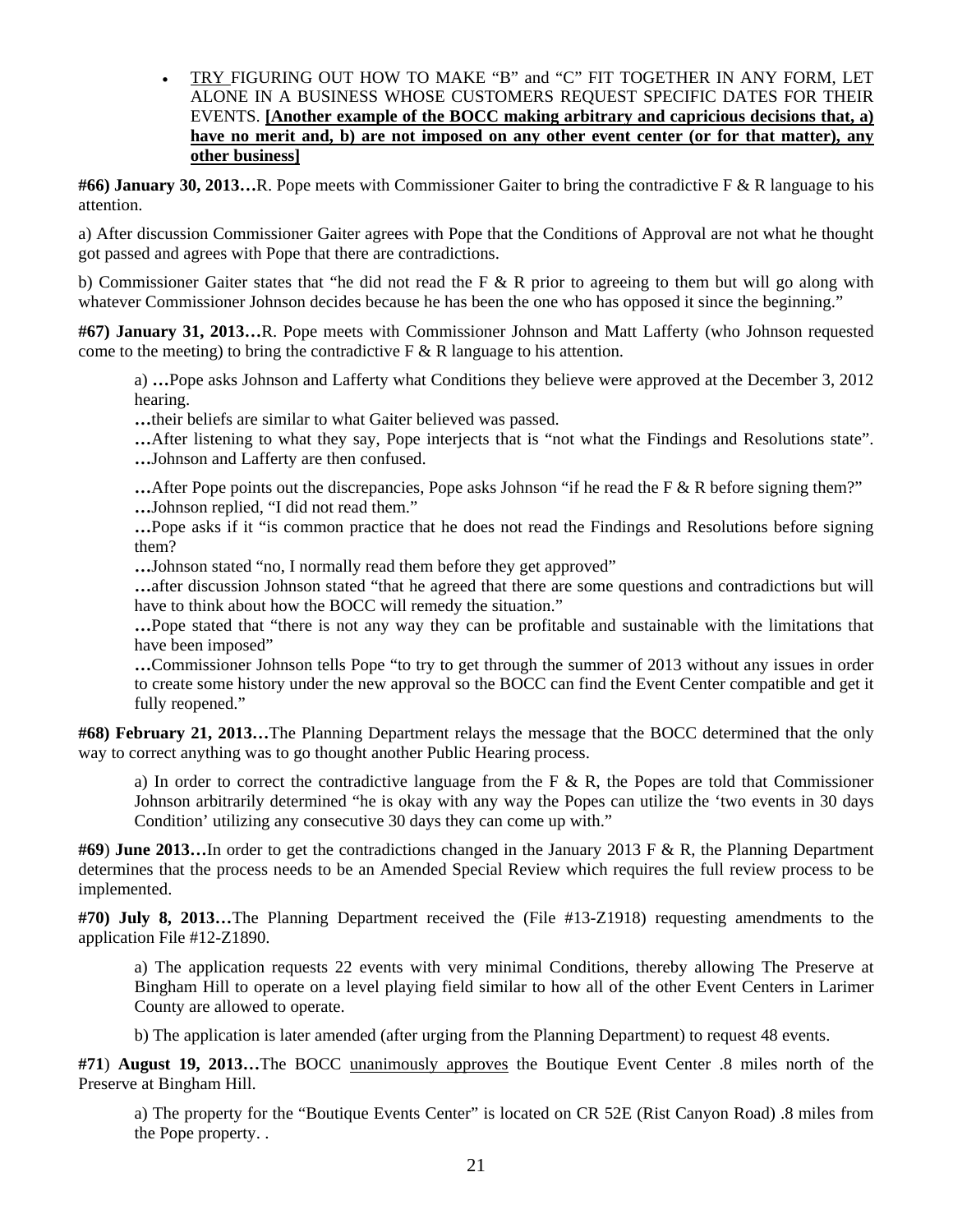b) The approval includes 48 events with no restrictions or limits on how they can schedule or hold their events.

c) Even though there were neighbors opposing the Boutique Events Center, the BOCC via the approval, arbitrarily determined that the Boutique Event Center was compatible and in harmony with the area.

d) The BOCC has approved 5 other event centers (all within less than 1 mile) that surround The Preserve at Bingham Hill.

e) The approval of the Boutique Events Center fully contradicts the BOCC's previous reasoning for the limitations on The Preserve at Bingham Hill; "that the area on Bingham Hill is too residential for The Preserve at Bingham Hill to be fully compatible and in harmony with the area."

f) The immediate area surrounding the Boutique Events Center is fully residential and impacts many more homes than what is being impacted in the area of The Preserve at Bingham Hill. **[See the previous chart for a comparison of the event centers that have been previously approved in residential areas within 1 mile of the Pope's project]** 

**#72**) **August 20, 2013…**Immediately upon approval of the Boutique Events Center, the Planning Department suggest and the Popes agree that there is not any difference in the implications on the areas and that they (the Planning Department) would support the current Amended Special Review application being amended to request 48 events for The Preserve.

**#73) August 20, 2013…**LAPAC votes **(5:1)** to deny any increase in the number of events.

 a) There is discussion as to how LAPAC could unanimously decide that the Boutique Events Center **is** "compatible and in harmony" with the area but yet .8 miles south The Preserve **is not** "compatible and in harmony" with the area.

(i) A LAPAC member expresses her concern that only the personalities are being considered not the similarities of the two projects. Some members agree, others disagree.

**#74) September 18, 2013…**The Planning and Zoning Commission votes **(5:2)** to approve the Amended Special Review. See **"Exhibit G-1" (page 113)** 

a) The opposition to The Preserve at Bingham Hill is limited to 5 couples who have property on Bingham Hill.

b) The support for The Preserve at Bingham Hill is in excess of 200 citizens that have voiced support.

c) R. Pope is asked in the P and Z Commission Hearing by Commissioner Jensen if he believes "he is being picked on and has been treated unfairly?"

d) Pope responds "yes, that nothing in the process has been fair and that he believes that he and his family are being discriminated against."

e) Commissioner Jensen stated "that he agrees with Pope; that the process has not been fair or equitable."

f) Commissioner Jensen states that the actions taken against the Popes have resulted in "tyranny by the minority".

g) Commissioner Daugherty stated "that he believes the only way the neighbors are going to be happy is if the Popes have to sell their property and go live in an apartment somewhere."

**#75) October 14, 2013…**BOCC **voted (3:0)** *(\*\*\* see below…Donnelly does not again recues himself)* to slightly modify the Amended Special Review, with the same limitation of 22 events but with language that will effectively allow 9 usable events (increased from 6). There are still many debilitating and discriminatory Conditions added to the Findings and Resolutions, all of which do not allow for the business to be profitable and, therefore, not sustainable.

a) At the start of the hearing Commissioner Johnson stated that he wanted to hear new facts and did not want to hear about the past. There were no new facts of any kind presented by the opposition. However, Chairman Johnson allowed the opposition to present the same information as has been presented in the